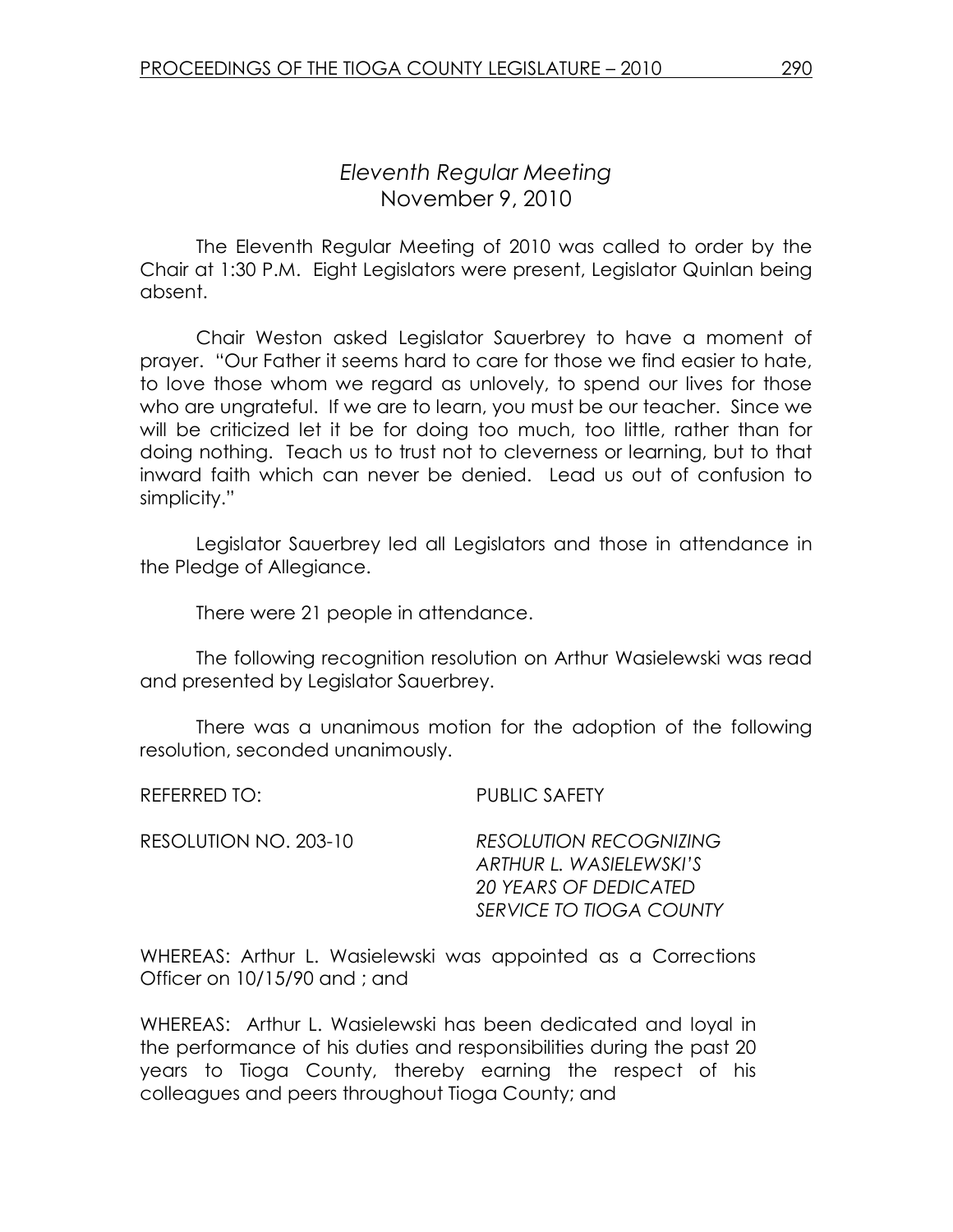WHEREAS: Arthur L. Wasielewski will retire from the Tioga County Sheriff's Office on November 30, 2010; therefore be it

RESOLVED: That the Tioga County Legislature, on its own behalf, as well as on behalf of the citizens of Tioga County, express sincere gratitude to Arthur L. Wasielewski for his 20 years of dedicated and loyal service to the residents of Tioga County; and be it further

RESOLVED: That this resolution be spread upon the minutes of this meeting and a certified copy be presented to this outstanding employee, Arthur L. Wasielewski.

ROLL CALL VOTE

Unanimously Yes – Legislators Sauerbrey, Sullivan, Hollenbeck, Huttleston, McEwen, Monell, Weston, and Roberts.

No – None.

Absent – Legislator Quinlan.

### RESOLUTION ADOPTED UNANIMOUSLY.

 Sheriff Gary Howard spoke. "Art has done 20 years of hard time, eight hours at a time. He will be missed of course. He has been a great employee. We really hate to see him leave. We tried to get him to stay, but he just kept saying no. That was the final word, so now onward to a lot more and better and bigger things. Congratulations."

 Chair Weston noted the two following Proclamations on Adoption Awareness Month and Tioga County United Way Month.

#### PROCLAMATION

This November marks the 20<sup>th</sup> annual National Adoption Month. November 20<sup>th</sup> is National Adoption Day. Our task is to find permanent homes for all our children. Tioga County has finalized eight adoptions for 2010. Every child in America, every child in Tioga County deserves a permanent, loving family and home; and

WHEREAS: Tioga County adoptive families serve as a source of love, identity, self-esteem and support for children freed for adoption in Tioga County; and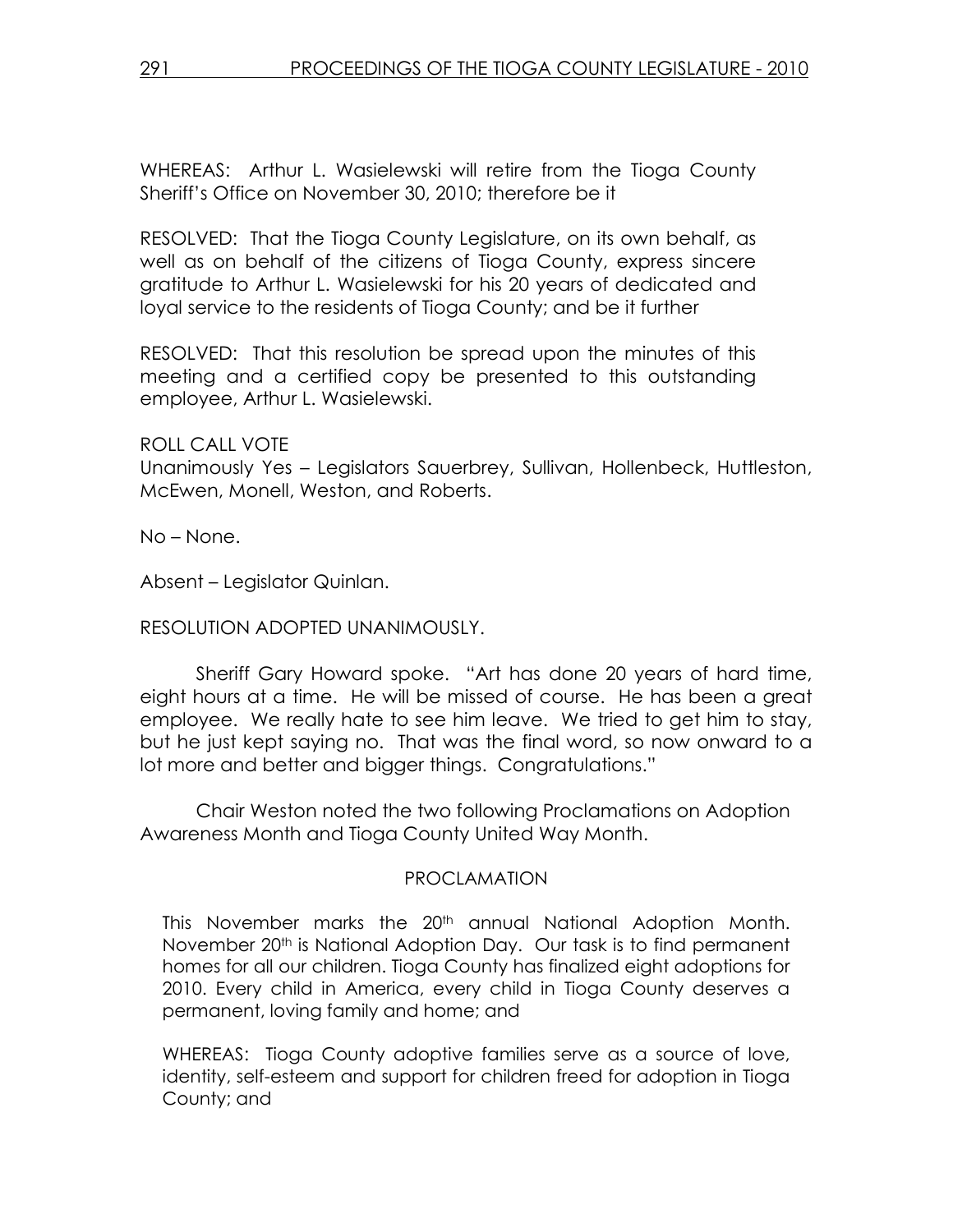WHEREAS: Tioga County adoptive families provide a safe and stable home and a nurturing environment where children freed for adoption have the opportunity to live full and productive lives; and

WHEREAS: Accepting responsibility for the care of these children has proven to be very rewarding for many adoptive parents; and

WHEREAS: Numerous public and private agencies work to increase the public's awareness of the needs of children freed for adoption, and the enduring and valuable contribution of adoptive families; and

WHEREAS: It is appropriate to recognize all those in Tioga County who work together on the behalf of children freed for adoption; the adoptive families and the professional staff dedicated to ensuring these children become members of a stable and loving family; now therefore

THE TIOGA COUNTY LEGISLATURE does hereby Proclaim November as

#### ADOPTION AWARENESS MONTH

in Tioga County and call upon all citizens, community agencies, religious organizations, medical facilities and businesses to increase their participation in our efforts to recognize adoptive families in Tioga County.

#### PROCLAMATION

WHEREAS: Tioga United Way continues to service the needs of the community through funding of 32 agencies within Tioga County, benefiting all segments of Tioga County's population; and

WHEREAS: Without this support, these agencies would not be able to continue the support to our community; and

WHEREAS: The goal for the 2011 United Way Campaign is \$330,000; and

WHEREAS: The employees of the Tioga County Government represent a potentially substantial number of contributors for this campaign; and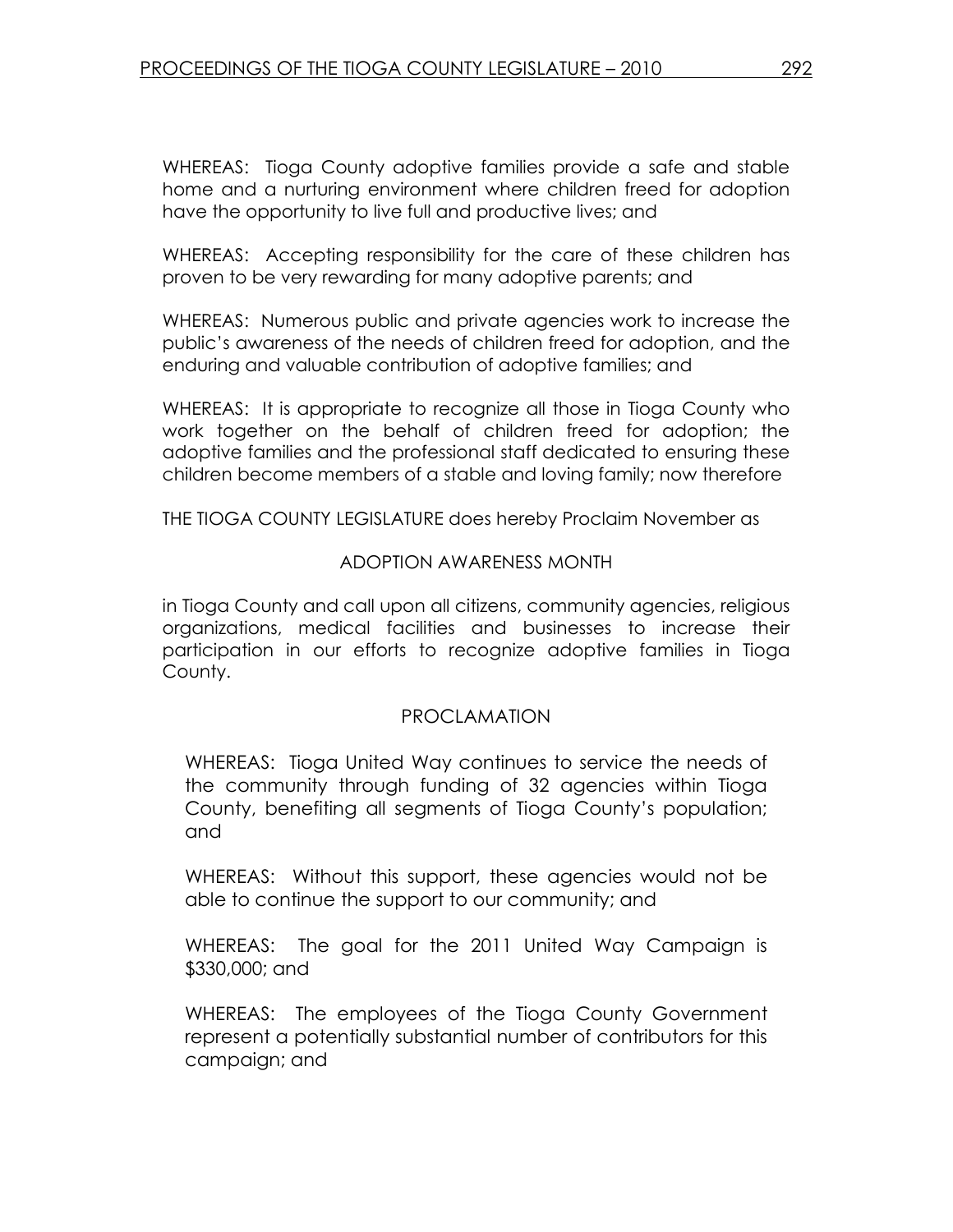WHEREAS: The Tioga County Legislature supports the work of the Tioga United Way; now therefore

THE TIOGA COUNTY LEGISLATURE does hereby proclaim and designate the month of November

### TIOGA COUNTY UNITED WAY MONTH

in the County of Tioga, New York, and call upon all of its employees and all members of the community at large to support this effort.

Chris Bonner had privilege of the floor: "I am going to do a little plagiarism today. I do not know who said it, but I heard it and it makes a lot of sense. He said "read everything, listen to everybody, believe nothing until you can verify it for yourself." I have lived by this for quite a ways and I have thought of this as befitting to some of these people, what is going on in the political arena in this circus that we call New York State. We got here a resolution, unfunded mandates, well gee how did they all get unfunded. The Federal Government says to you I am going to pay 50% for Medicare. The State will pay 50%. The State comes to Tioga County and these other Counties and says I will give you 25% if you will take the other 25%. See those men up there on those plaques, they are the ones that voted for it. There is your unfunded mandates. Just take a look at this poor guy out there, Hamlin in Johnson City, look at the problem he inherited from the humps that he had before, Lewis.

 "Now let's get on to something different. Let's get on to how do we solve the crisis, the unemployment crisis that we have in this Country that was created by the democratic and republican party. They created it. They are nothing but a bunch of puppets and I voted for them all out. Any incumbent, I voted against them and I got one thing against your election process, that is where it slips into the automatic machine. We have no track of this thing. Sarah Palin, her computer was invaded by, I think it was a 19 or 20 year old. The Federal Government computer, that was where they were trying to find out where they were getting all this information. It was a guy, a young teenager, playing with the computers. Well I say this, you should hire these young guys and get rid of them people that you got in there working because these guys are really good. Those ones that you have in there are nothing but a bunch of time punchers, tick of the clock.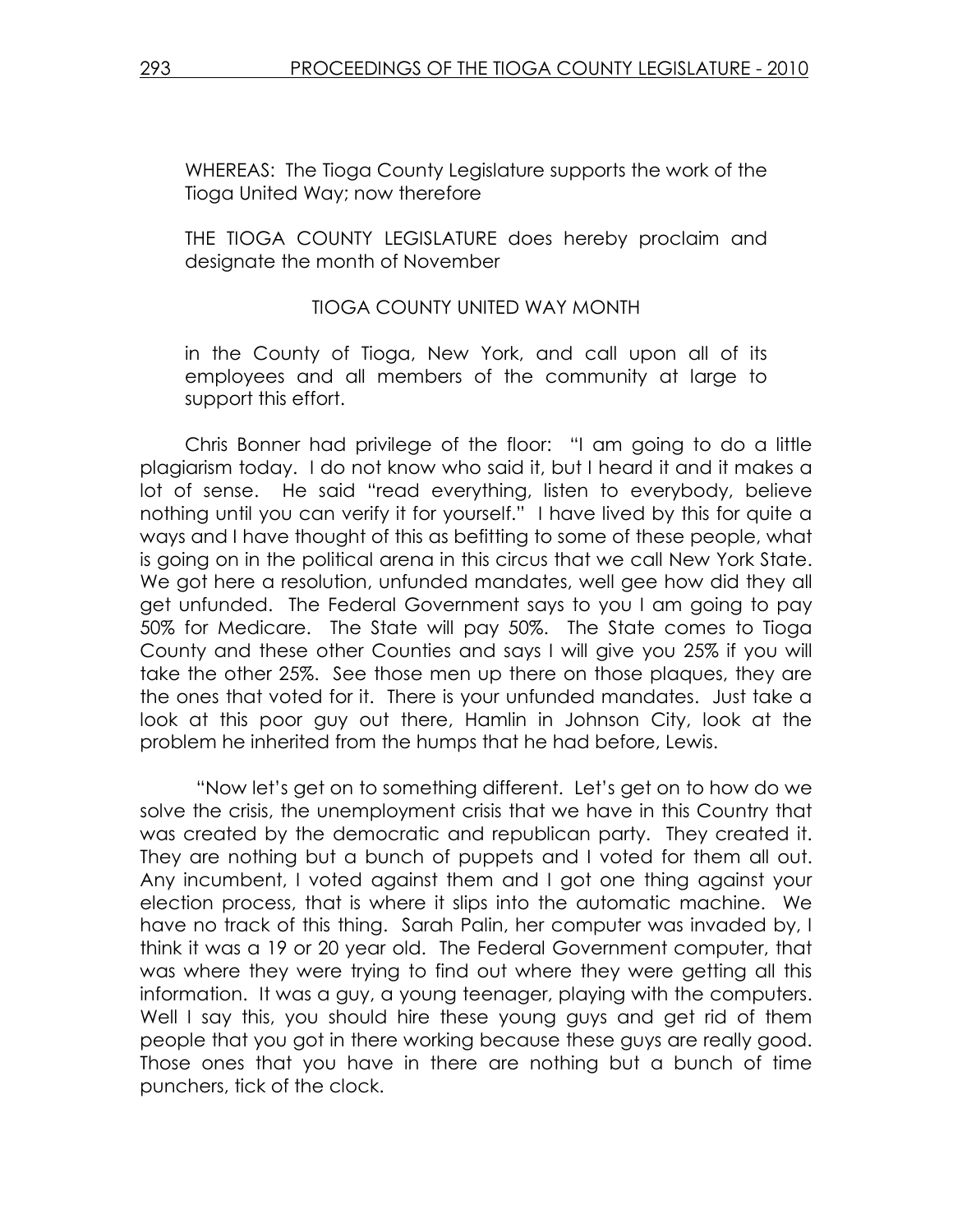"Now if you want to bring this back, there is only one way to do it and I do not care where Obama is or what he is doing, and that is to do away with NAFTA, do away with Gat, put a tariff on your products coming into this Country. If you think that you can compete with the China men making \$1.00 an hour and our workers are making somewhere around \$25.00 an hour, and you think why you have to work harder, you got to get more efficient. Will anybody in here with a brain tell me how do you do it or in Government, how do you do it?

 "Now, I mention the Glass Steagall Act. You got a mortgage problem today that is created by these banks. It is called diversion. They take these here mortgages and they keep selling them, derivatives and they are selling them to different places. They are even selling them overseas. Now if you own a mortgage make sure when they try to foreclose, I want to see the original contract, and they cannot produce it, you stay there, you milk it until you get yourself some money and go out and buy yourself a home."

| Code  | <b>Description</b>                    | <u>Equipment</u> | <b>Expense</b> |
|-------|---------------------------------------|------------------|----------------|
| A1010 | Legislative Board                     |                  | 881.18         |
| A1165 | District Attorney                     |                  | 2,748.05       |
| A1170 | Public Defender                       |                  | 4,387.93       |
| A1175 | <b>Assigned Counsel</b>               |                  | 40,348.36      |
| A1185 | <b>Medical Examiners/Coroners</b>     |                  | 5,370.88       |
| A1325 | Treasurer                             |                  | 4,047.25       |
| A1355 | Assessments                           |                  | 5,002.83       |
| A1410 | <b>County Clerk</b>                   |                  | 440.18         |
| A1411 | Department of Motor Vehicles          |                  | 335.81         |
| A1420 | Law                                   |                  | 7,821.01       |
| A1430 | Personnel                             |                  | 556.70         |
| A1450 | Elections                             |                  | 31,410.66      |
| A1490 | <b>Public Works Administration</b>    |                  | 231.00         |
| A1620 | <b>Buildings</b>                      |                  | 55,301.39      |
| A1680 | Information Technology                |                  | 28,825.27      |
| A2490 | <b>Community College Tuition</b>      |                  | 558,853.49     |
| A2960 | <b>Education Handicapped Children</b> |                  | 60,134.19      |
| A3020 | Public Safety Comm E911 System        | 60.00            | 3,162.69       |
| A3110 | <b>Sheriff</b>                        | 194.95           | 14,991.62      |

The list of audited bills was submitted and is summarized as follows: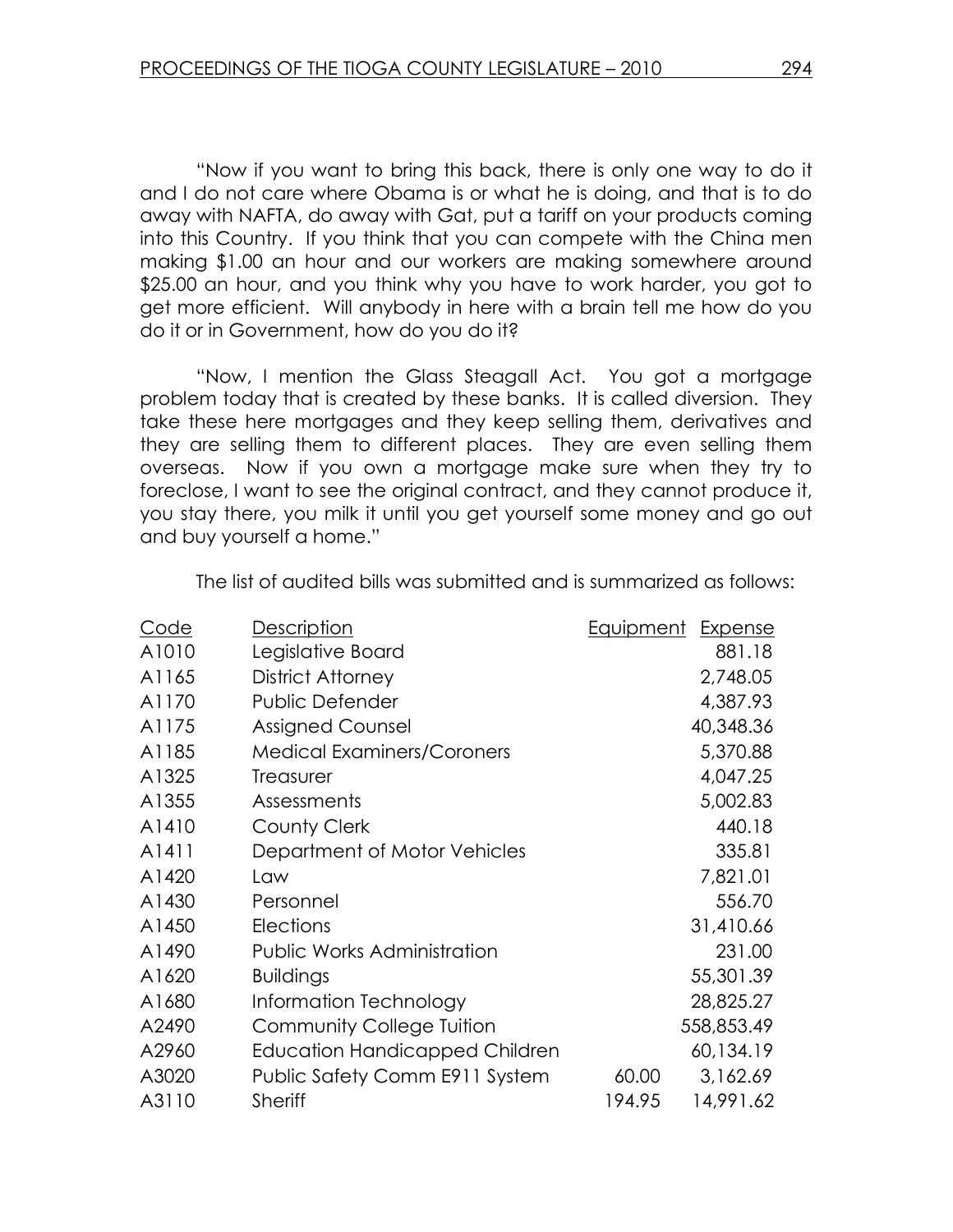| A3140                     | Probation                             | 207.00   | 271.20     |
|---------------------------|---------------------------------------|----------|------------|
| A3142                     | Alternatives to Incarceration         |          | 835.45     |
| A3146                     | Sex Offender Program                  |          | 8,766.67   |
| A3150                     | Jail                                  |          | 40,206.27  |
| A3315                     | Special Traffic Programs              |          | 2,717.00   |
| A3410                     | Fire                                  |          | 4,674.43   |
| A3555                     | EMO Grant-SHSP C837970                | 2,500.00 |            |
| A3640                     | <b>Emergency Mgmt Office</b>          |          | 418.43     |
| A4010                     | <b>Public Health Nursing</b>          |          | 32,713.71  |
| A4011                     | <b>Public Health Administration</b>   | 336.38   | 8,497.95   |
| A4012                     | <b>Public Health Education</b>        |          | 67.51      |
| A4042                     | Rabies Control                        |          | 2,777.97   |
| A4044                     | Early Intervention                    |          | 54,193.63  |
| A4053                     | <b>Preventive/Primary Health Svcs</b> |          | 81.21      |
| A4054                     | <b>Preventive Dental Services</b>     |          | 1,892.46   |
| A4064                     | <b>Managed Care-Dental Services</b>   |          | 15,345.05  |
| A4070                     | Disease Control                       |          | 10,254.51  |
| A4090                     | <b>Environmental Health</b>           |          | 847.19     |
| A4210                     | Alcohol and Drug Services             |          | 16,847.52  |
| A4309                     | Mental Hygiene Co Admin               | 98.99    | 24,904.92  |
| A4310                     | <b>Mental Health Clinic</b>           |          | 49,922.69  |
| A4315                     | <b>Mental Retardation</b>             |          | 621.24     |
| A4320                     | <b>Crisis Intervention Services</b>   |          | 6,782.42   |
| A4321                     | Intensive Case Management             |          | 1,388.81   |
| A6010                     | Social Services Administration        |          | 85,733.71  |
| A6422                     | Economic Development                  |          | 558.29     |
| A6610                     | Sealer Weights/Measures               |          | 215.85     |
| A7180                     | Snowmobile Grant Program              |          | 22,153.57  |
| A8020                     | Planning                              |          | 61.29      |
| A9060                     | <b>Health Insurance</b>               |          | 1,537.34   |
| <b>SOLID WASTE FUND</b>   |                                       |          | 84,156.65  |
| <b>COUNTY ROAD FUND</b>   |                                       |          | 41,353.22  |
| <b>SPECIAL GRANT FUND</b> |                                       |          | 13,367.27  |
|                           | <b>CONSOLIDATED HEALTH FUND</b>       |          | 62,167.95  |
| <b>CAPITAL FUND</b>       |                                       |          | 302,055.10 |
|                           | <b>LIABILITY INSURANCE FUND</b>       |          | 781.00     |
| <b>WORKERS' COMP</b>      |                                       |          | 1,250.00   |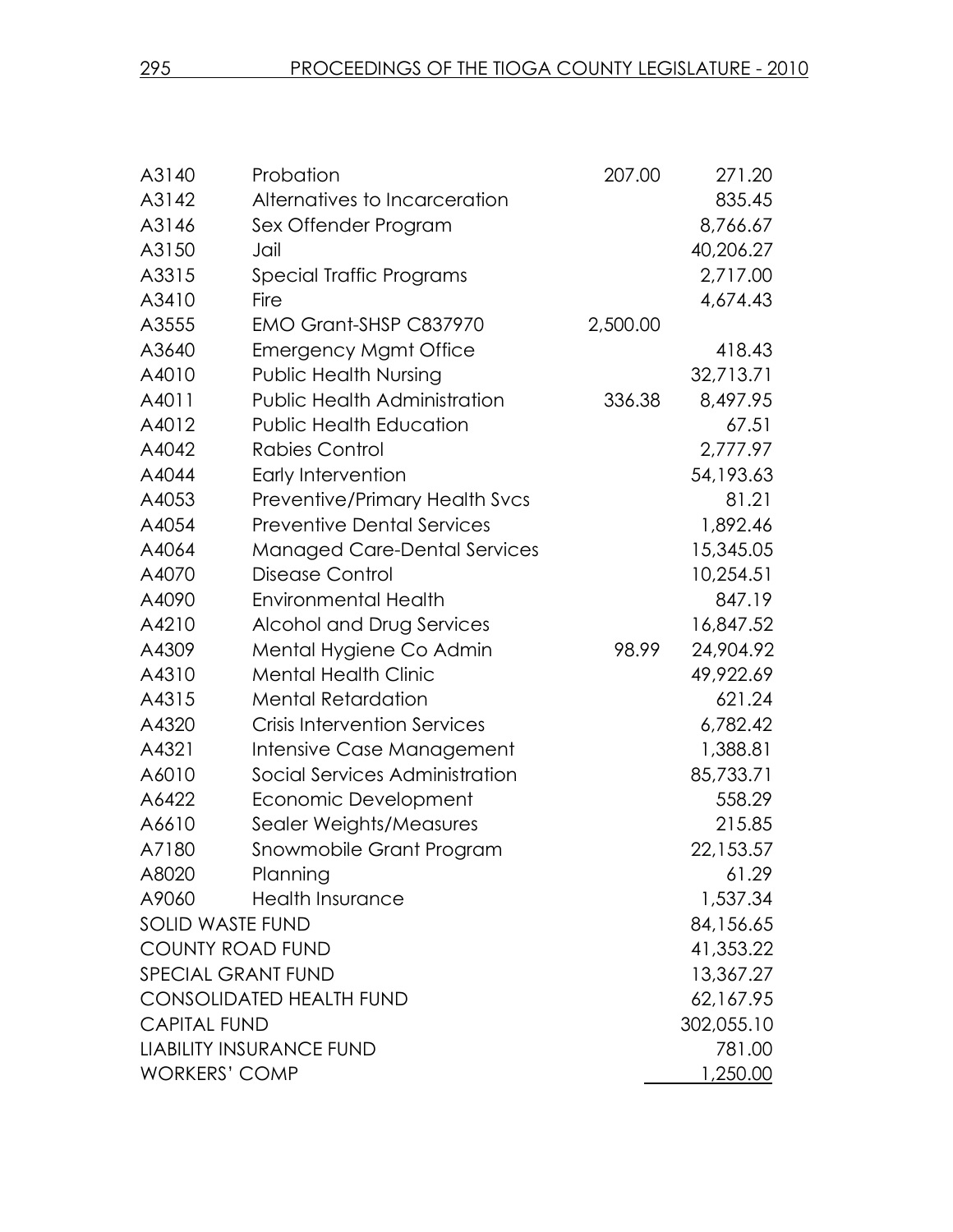GRAND TOTAL 5 1,728,667.29

Legislator McEwen made a motion to approve the minutes of October 12 and 21, 2010, seconded by Roberts Legislator, and carried.

Committee meeting reports are on file in the Legislative Clerk's Office and may be procured there by any interested person.

 Legislator McEwen moved for the adoption of the following resolution, seconded by Legislator Sauerbrey.

REFERRED TO: FINANCE COMMITTEE

RESOLUTION NO. 204-10 RESOLUTION URGING NEW YORK STATE TO SIGNIFICANTLY CUT THE UNFUNDED MANDATES THAT CAUSE LOCAL PROPERTY TAX INCREASES BEFORE IMPOSING A CAP ON LOCAL PROPERTY TAXES

WHEREAS: New York property taxes are nearly 80% above the national average; and

WHEREAS: New York county leaders have long recognized the need for lower property taxes and have been strong advocates in support of lowering the local tax burden for decades; and

WHEREAS: Counties do not have a choice over how to spend most of their locally raised revenues as mandates from Albany and other fixed costs make up as much as 80 percent of a typical county budget; and

WHEREAS: Governor Paterson and many State Legislators support a cap on local property tax levies of 4%, or 120% of inflation, whichever is less, but the current crop of property tax cap proposals do nothing to reduce or eliminate current State mandates on counties or prevent new mandates; and

WHEREAS: Arbitrarily capping property taxes without addressing root causes would cripple county governments within a few short years, because all non-mandated spending would have to be eliminated to meet the cap; and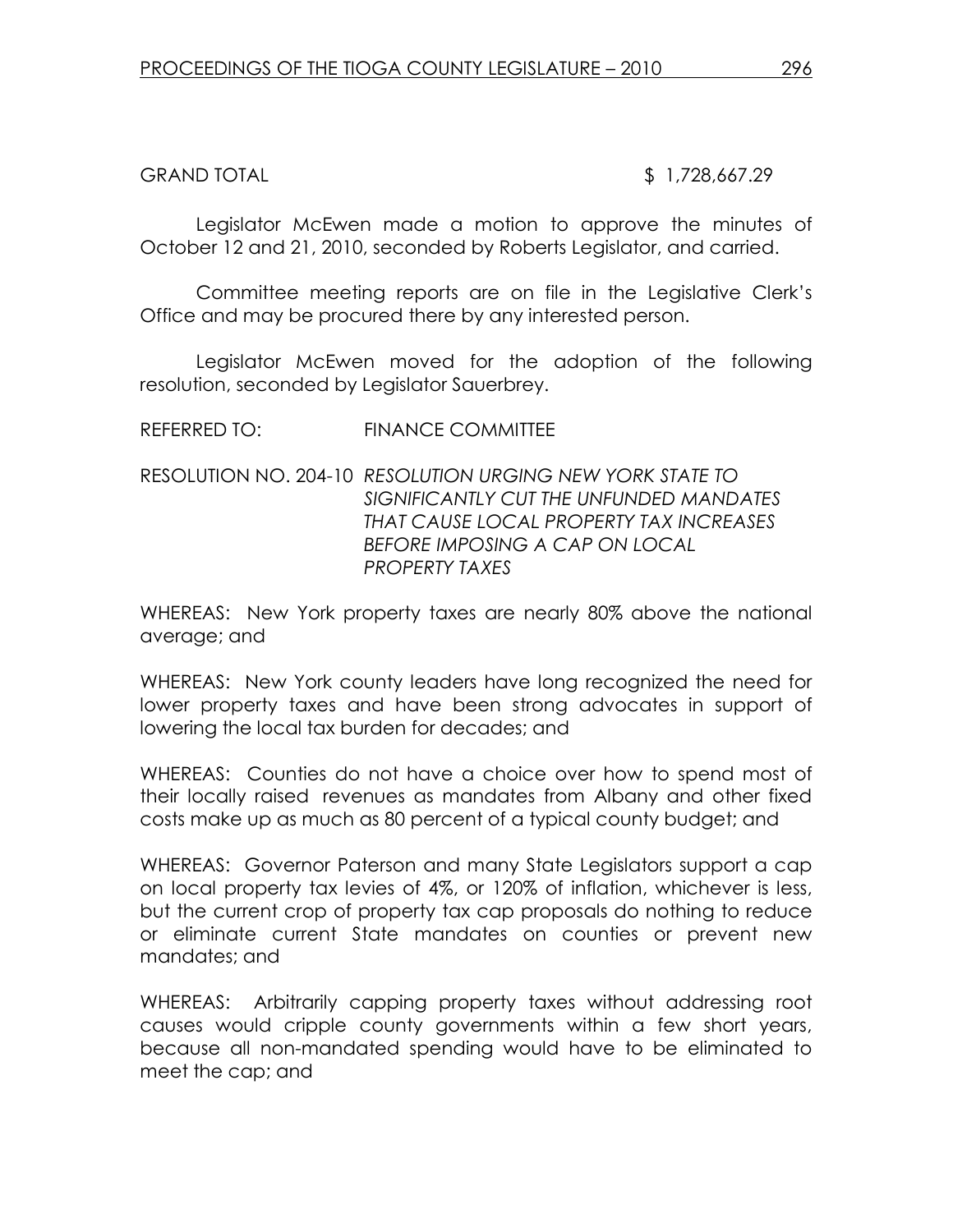WHEREAS: Little action has been taken by New York State to decrease or control the costs of unfunded State mandates, which have been driving up county property tax levels for decades; and

WHEREAS: The major cost drivers for counties are fixed costs and delivering state services locally; and

WHEREAS: Counties' fixed costs include pension contributions, which are determined by benefit levels established by the State Legislature; and

WHEREAS: The other major cost drivers are unfunded and underfunded state mandates, such as Medicaid, early intervention services, pre-school special education, public assistance, child welfare, youth detention, probation, and indigent defense that will cost county property taxpayers and New York City residents over \$10 billion this year alone, along with numerous other programs; and

WHEREAS: These mandated costs grow well in excess of the rate of inflation nearly every year, including:

- County payments to the New York State Retirement System that are expected to rise 40% in 2011 and by a similar amount in 2012, and have grown by over 1000 percent since the year 2000 due to generous benefit expansions mandated by the State Legislature and Governor.
- Since 2005, the local share of Medicaid costs has increased at least 3% each year and sometimes by double digit annual increases in the years prior to 2005.
- The State continued to shift its costs to counties in the 2009-10 and 2010-11 State budgets by over \$400 million in human service delivery alone.
- New York State counties are owed hundreds of millions of dollars in state reimbursement at any given moment, without providing any compensation to counties for the cost of "floating" cash to the state, and this amount can easily double when the State Budget is not adopted on time.

WHEREAS: Simply capping property taxes does nothing to reduce the costs of these and many other State services that counties must pay for and implement at the local level; in fact it preserves the distinction of having the highest property taxes in the nation; and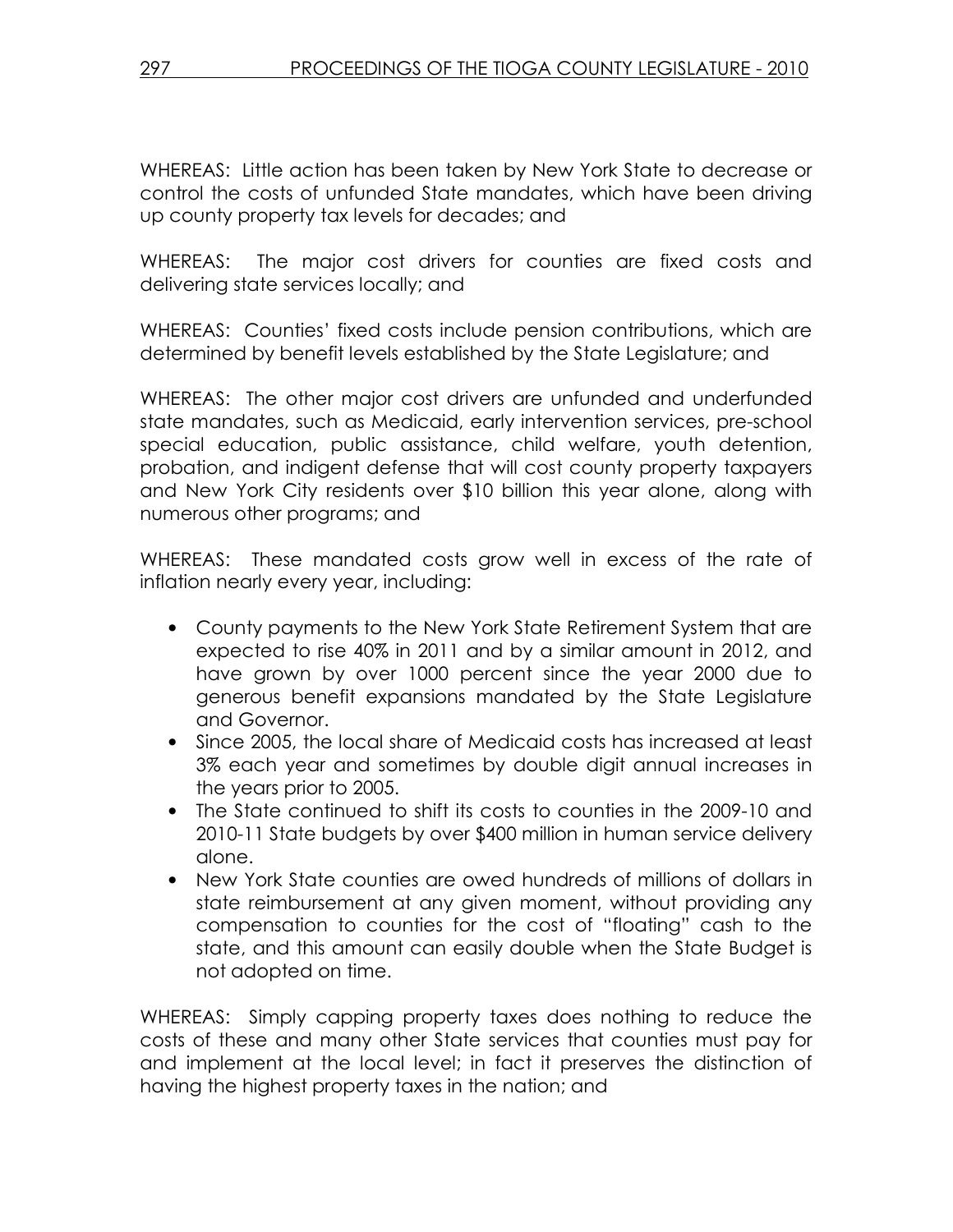WHEREAS: This distinction continues to drive people and businesses out of New York and acts as a deterrent to re-location to our state; and

WHEREAS: The property tax cap proposal allows local boards to override the cap with a two-thirds majority vote, thereby not only shifting costs to local governments, but also unfairly shifting blame to local leaders for tax increases that are actually caused by the State; now therefore be it

RESOLVED: That the Tioga County Legislature encourages all parties, state and local, to enact legislation so that fiscal responsibility for services resides with the level of government that has the decision-making authority over those services; this will in turn reduce the property tax burden and not preserve the status quo; and be it further

RESOLVED: That the Tioga County Legislature urges the Governor and State Legislature not to impose a local property tax cap unless it is coupled with significant cuts in local costs for State mandated programs that cause local property tax increases; and be it further

RESOLVED: That copies of this Resolution be sent to Governor Paterson, members of the New York State Legislature and all those deemed necessary and proper.

ROLL CALL VOTE

Yes – Legislators Sauerbrey, Sullivan, Hollenbeck, Huttleston, McEwen, Monell, Weston, and Roberts.

No – None.

Absent – Legislator Quinlan.

RESOLUTION ADOPTED.

Legislator McEwen moved for the adoption of the following resolution, seconded by Legislator Hollenbeck.

REFERRED TO: FINANCE/LEGAL COMMITTEE

RESOLUTION NO. 205-10 AMEND POLICY 26 TIOGA COUNTY ETHICS LAW LOCAL LAW NO. 5 OF THE YEAR 1990 AS AMENDED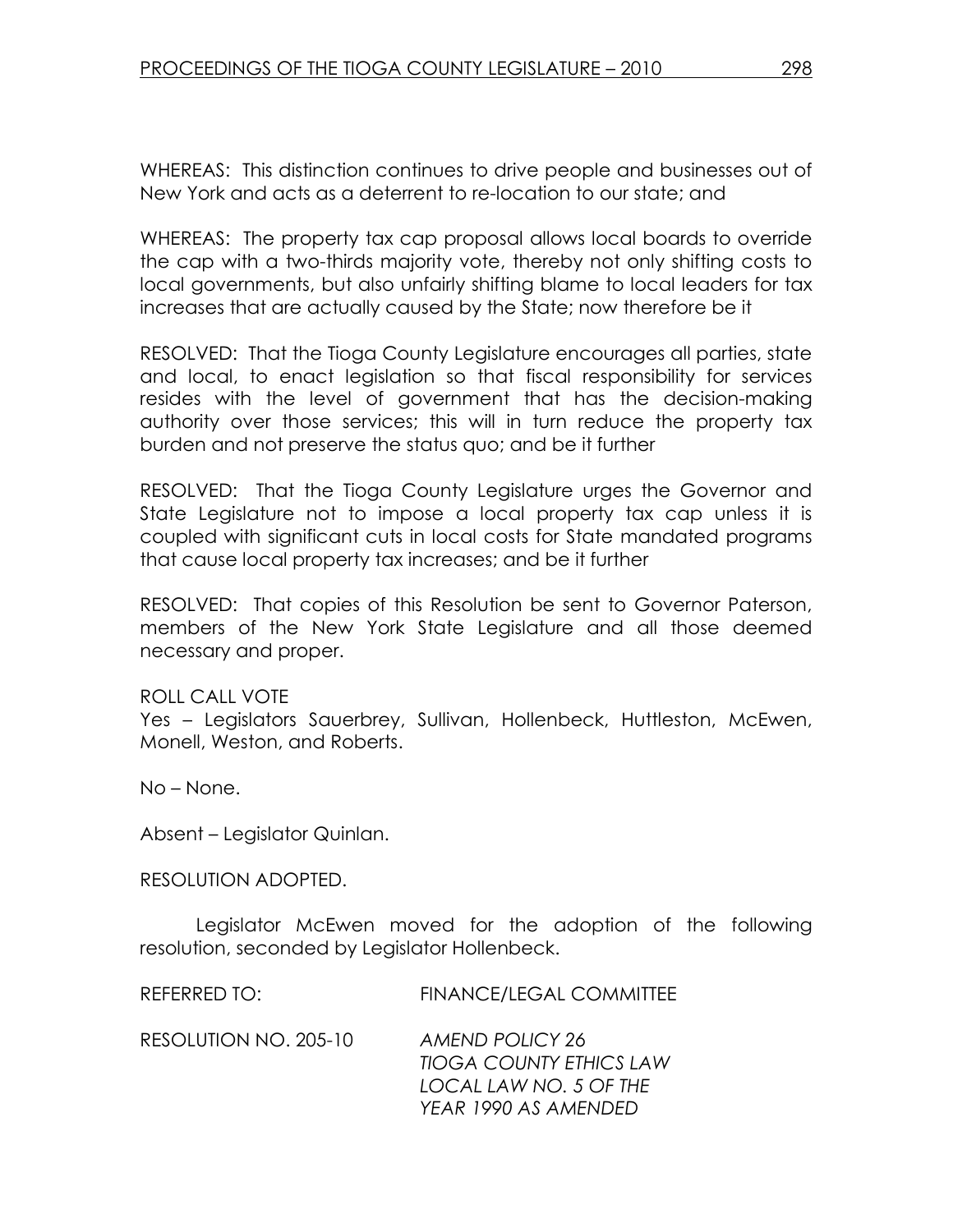WHEREAS: Policy 26 Section VI addresses the membership of the Board of Ethics and how appointments are made; and

WHEREAS: Section VI Ethics Board needs amending to further clarify members and their appointments; therefore be it

RESOLVED: That Policy 26 Tioga County Ethics Law Section VI A and B be amended as follows:

#### VI. ETHICS BOARD

A. ESTABLISHMENT

The Legislature of the County of Tioga, pursuant to Article 18 of the New York State General Municipal Law, hereby establishes the Tioga County Board of Ethics, responsible for ensuring full compliance with this code of ethics and disclosure. The Ethics Board shall consist of seven members, two of whom shall be nominated by the Tioga County Legislature Majority Leader. Two shall be nominated by the Minority Leader of that body except that in the event there is no Minority Leader, then the two otherwise nominated by the Minority Leader shall be nominated by the Majority Leader. Three shall be nominated by the chief Elected Official of Tioga County. No more than two shall be of the same enrolled party affiliation. A majority of the members shall not be officers or employees of the county or municipalities wholly or partially located in the county. At least one member shall be an elected or appointed officer or employee of a municipality located within the county, or an appointed officer or employee of the county, except that no more than one member shall presently be a county officer or employee, and none shall presently hold elected office. All shall be approved by majority vote of the Legislature. Failure to gain approval or in the instance of the creation of a vacancy, such succeeding member shall be determined by the entity through which the original member was selected.

Any action of the Board requires four affirmative votes.

#### B. MEMBERSHIP

The members of the Ethics Board shall serve staggered 3 year terms, provided that the first appointments to the Ethics Board shall be as follows: one member, appointed by the Chief Elected Official, for a one year term; one member appointed by the Chief Elected Official, one member appointed by the Majority Leader of the Tioga County Legislature and one appointed by the Minority Leader of the Tioga County Legislature, each for a two year term; one member, appointed by the Chief Elected Official, one member appointed by the Majority Leader of the Tioga County Legislature and one appointed by the Minority Leader of the Tioga County Legislature; each for a three year term. Members of the Ethics Board who have served two full three-year terms may not be reappointed to the Ethics Board for at least one year after the expiration of their last term.

And be it further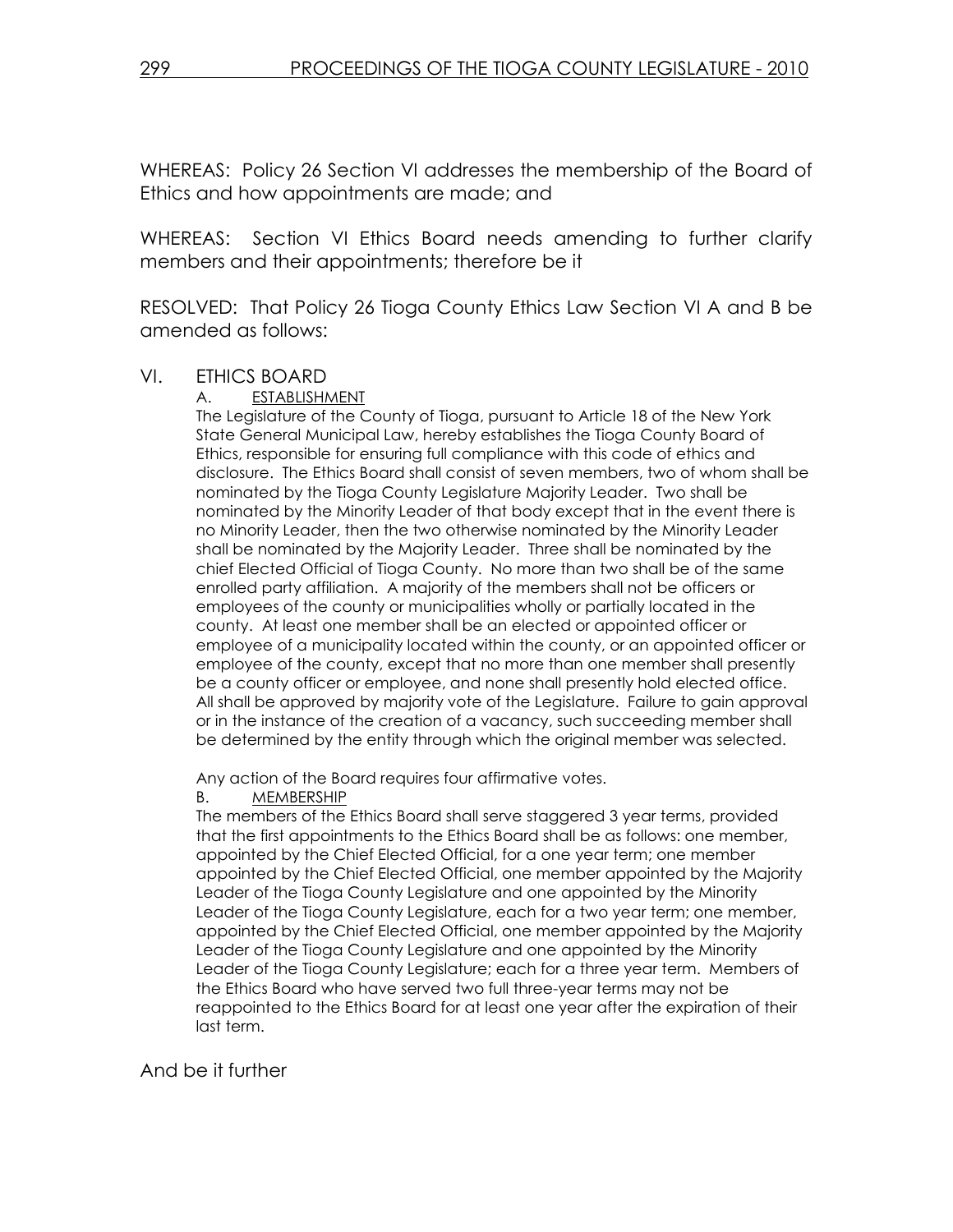RESOLVED: That the remainder of Policy 26 Tioga County Ethics Law shall remain in full force and effect.

ROLL CALL VOTE

Yes - Legislators Sauerbrey, Sullivan, Hollenbeck, Huttleston, McEwen, Monell, Weston, and Roberts.

No – None.

Absent – Legislator Quinlan.

RESOLUTION ADOPTED.

Legislator McEwen moved for the adoption of the following resolution, seconded by Legislator Sullivan.

REFERRED TO: FINANCE COMMITTEE

RESOLUTION NO. 206-10 SET PUBLIC HEARING 2011 BUDGET

RESOLVED: That the public hearing on the tentative Tioga County Budget for 2011 be held at 6:00 P.M., Tuesday, November 23, 2010 in the Edward D. Hubbard Auditorium of the County Office Building, 56 Main Street, Owego, New York 13827.

ROLL CALL VOTE Yes – Legislators Sauerbrey, Sullivan, Hollenbeck, Huttleston, McEwen, Monell, Weston, and Roberts.

No – None.

Absent – Legislator Quinlan.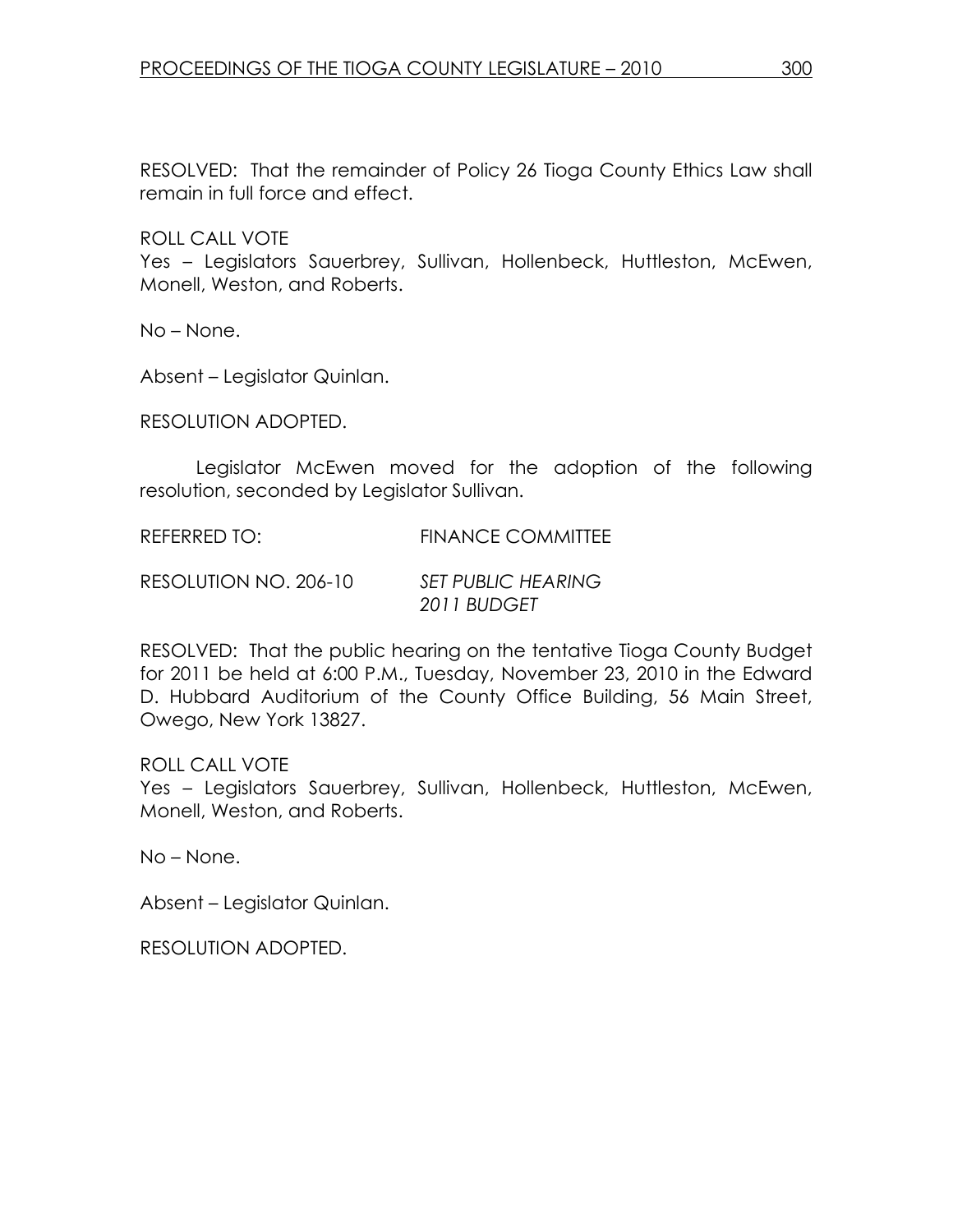Legislator Sauerbrey moved for the adoption of the following resolution, seconded by Legislator Hollenbeck.

REFERRED TO: LEGISLATIVE WORKSESSION COMMITTEE

| RESOLUTION NO. 207-10 | <b>CONFINEMENT OF DOGS</b>    |
|-----------------------|-------------------------------|
|                       | <b>FOR PROTECTION OF DEER</b> |

WHEREAS: The Tioga County Board of Legislators hereby determine that there is a possibility that the deer population in said County could suffer severe depredation due to the possibility of dogs attacking, chasing or worrying deer. That pursuant to the provisions of §122 of the Ag & Markets Law; it is

RESOLVED: That it is hereby ordered that all dogs within the County of Tioga shall be securely contained at all times from November 20, 2010 until April 15, 2011.

NOTICE of this order shall be published one time in the Morning Times and the Tioga County Courier, and a certified copy of this order shall be filed in the Office of the County Clerk and all Town Clerks and all Village Clerks in the County of Tioga.

All provisions set forth in said Agriculture and Markets Law §122 as to the destruction and seizure of any dog by any Dog Control Officer or Peace Officer, and civil penalty on the owner of the dog and all other provisions of said §122 are hereby adopted in this order.

ROLL CALL VOTE

Yes – Legislators Sauerbrey, Hollenbeck, Huttleston, McEwen, Monell, Weston, and Roberts.

No – Legislator Sullivan.

Absent – Legislator Quinlan.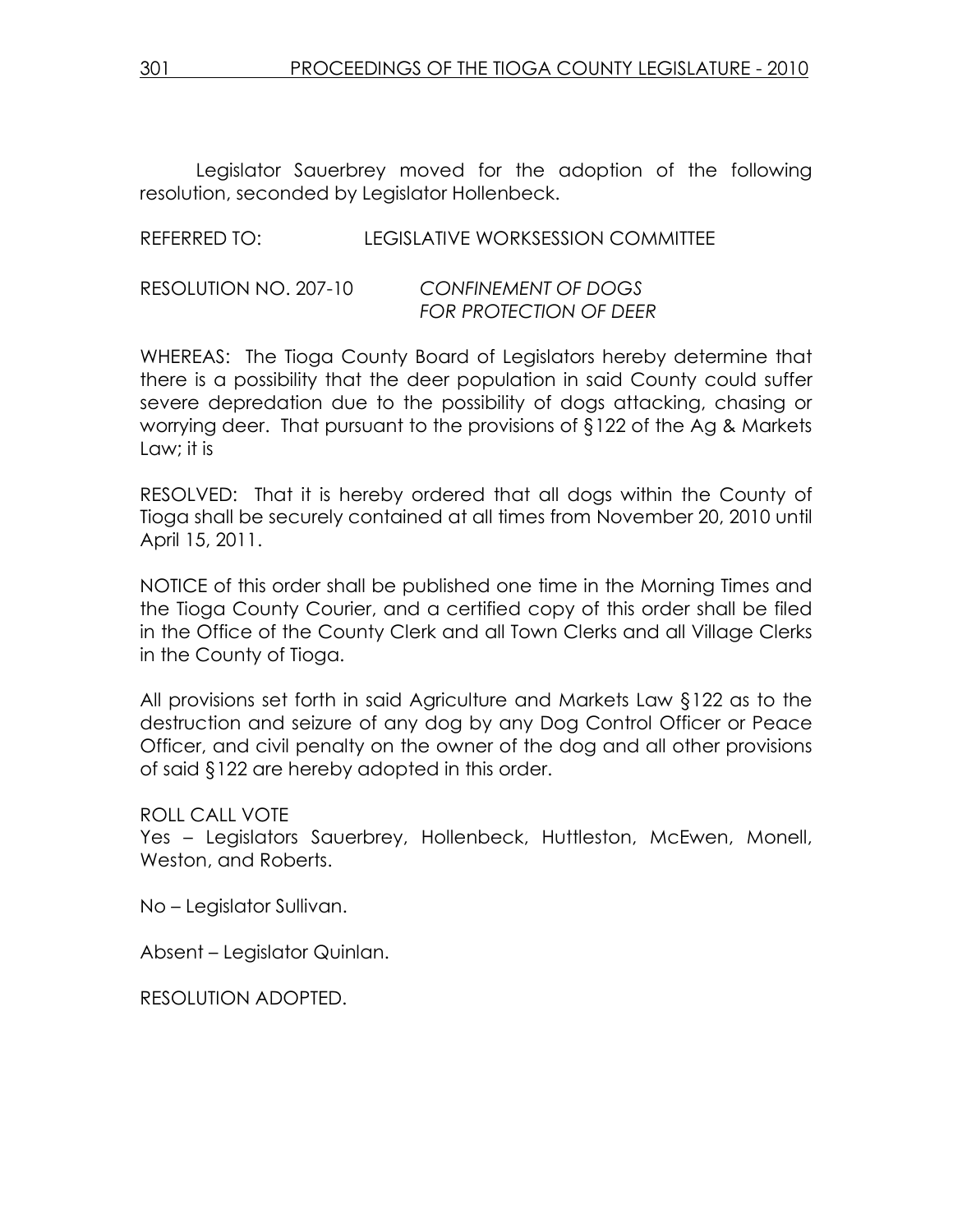Legislator McEwen moved for the adoption of the following resolution, seconded by Legislator Sullivan.

RESOLUTION NO. 208-10 ESTABLISH EQUALIZATION RATES

RESOLVED: That under the provisions of Section 804 of the Real Property Tax Law, equalization rates for the purpose of apportioning 2011County taxes among the several Towns are hereby established as follows:

| Town of Barton               | 100.00 |
|------------------------------|--------|
| Town of Berkshire            | 100.00 |
| Town of Candor               | 7.35   |
| <b>Town of Newark Valley</b> | 64.50  |
| <b>Town of Nichols</b>       | 26.75  |
| Town of Owego                | 76.00  |
| Town of Richford             | 100.00 |
| Town of Spencer              | 18.19  |
| Tioga of Tioga               | 7.50   |

#### ROLL CALL VOTE

Yes – Legislators Sauerbrey, Sullivan, Hollenbeck, Huttleston, McEwen, Monell, Weston, and Roberts.

No – None.

Absent – Legislator Quinlan.

#### RESOLUTION ADOPTED.

Legislator Huttleston moved for the adoption of the following resolution, seconded by Legislator Hollenbeck.

| REFERRED TO:          | HEALTH & HUMAN SERVICES COMMITTEE                               |
|-----------------------|-----------------------------------------------------------------|
| RESOLUTION NO. 209-10 | <b>RE-APPOINT MEMBER TO THE TIOGA</b><br>COUNTY BOARD OF HEALTH |

WHEREAS: Section 344 of the Public Health Law requires that members of the Board of Health shall serve six (6) year staggered terms; and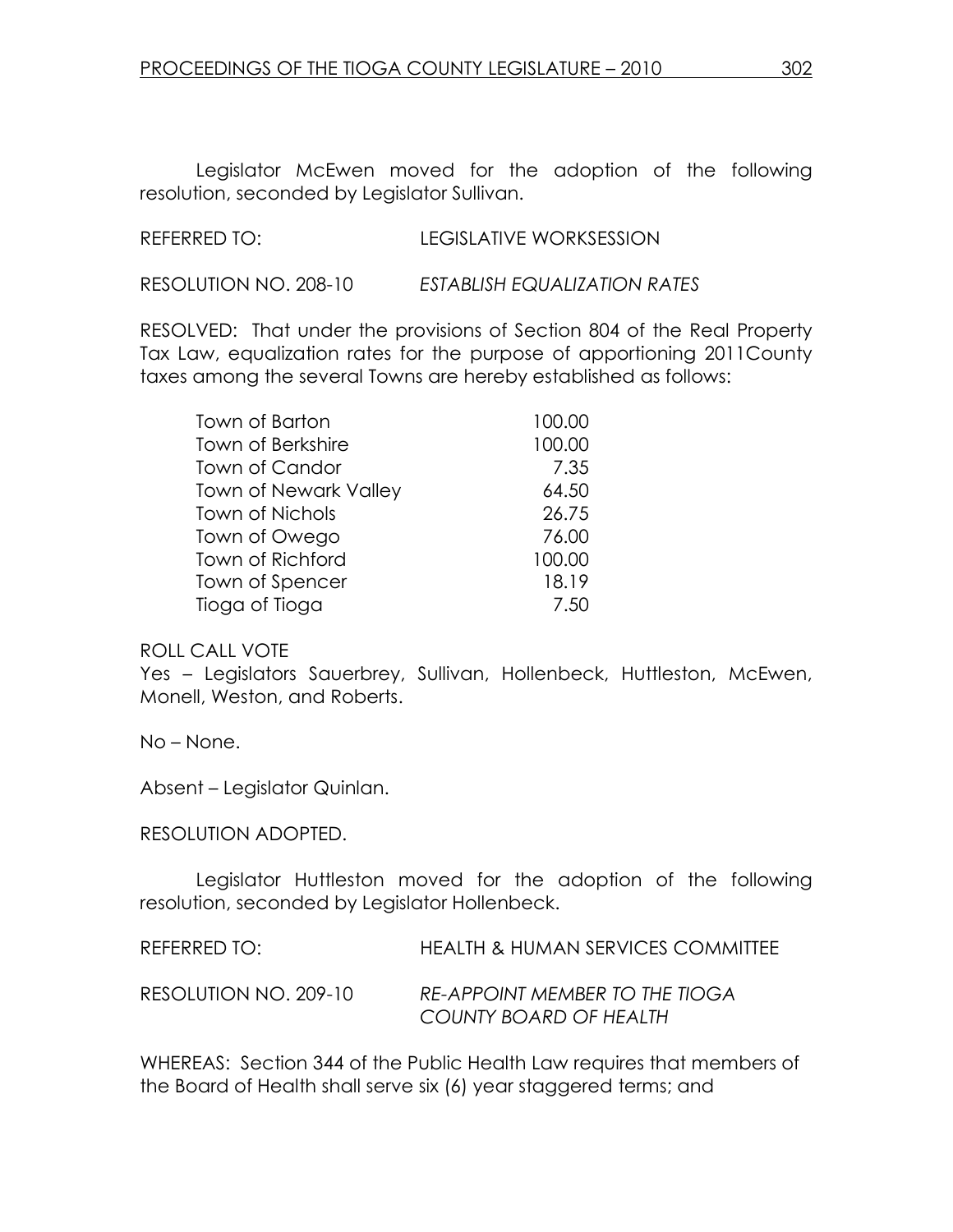WHEREAS: The appointed term for Ellen Pratt, PhD, Environmental Physics, on the Board of Health expires 12/31/10; and

WHEREAS: Ellen Pratt, PhD has agreed to serve for another term; therefore be it

RESOLVED: That Ellen Pratt, PhD be re-appointed to the Board of Health for a term of 1/1/11-12/31/16.

ROLL CALL VOTE

Yes - Legislators Sauerbrey, Sullivan, Hollenbeck, Huttleston, McEwen, Monell, Weston, and Roberts.

No – None.

Absent – Legislator Quinlan.

RESOLUTION ADOPTED.

Legislator Sauerbrey moved for the adoption of the following resolution, seconded by Legislator Hollenbeck.

| REFERRED TO:          | <b>PUBLIC SAFETY COMMITTEE</b>                    |
|-----------------------|---------------------------------------------------|
| RESOLUTION NO. 210-10 | APPOINT MEMBERS TO<br><b>TRAFFIC SAFETY BOARD</b> |

RESOLVED: That the following members be reappointed to the Traffic Safety Board for a term as follows:

| <b>TFRM</b>      |
|------------------|
| $4/1/11-3/31/14$ |
| $4/1/11-3/31/14$ |
| $4/1/11-3/31/14$ |
| $4/1/11-3/31/14$ |
|                  |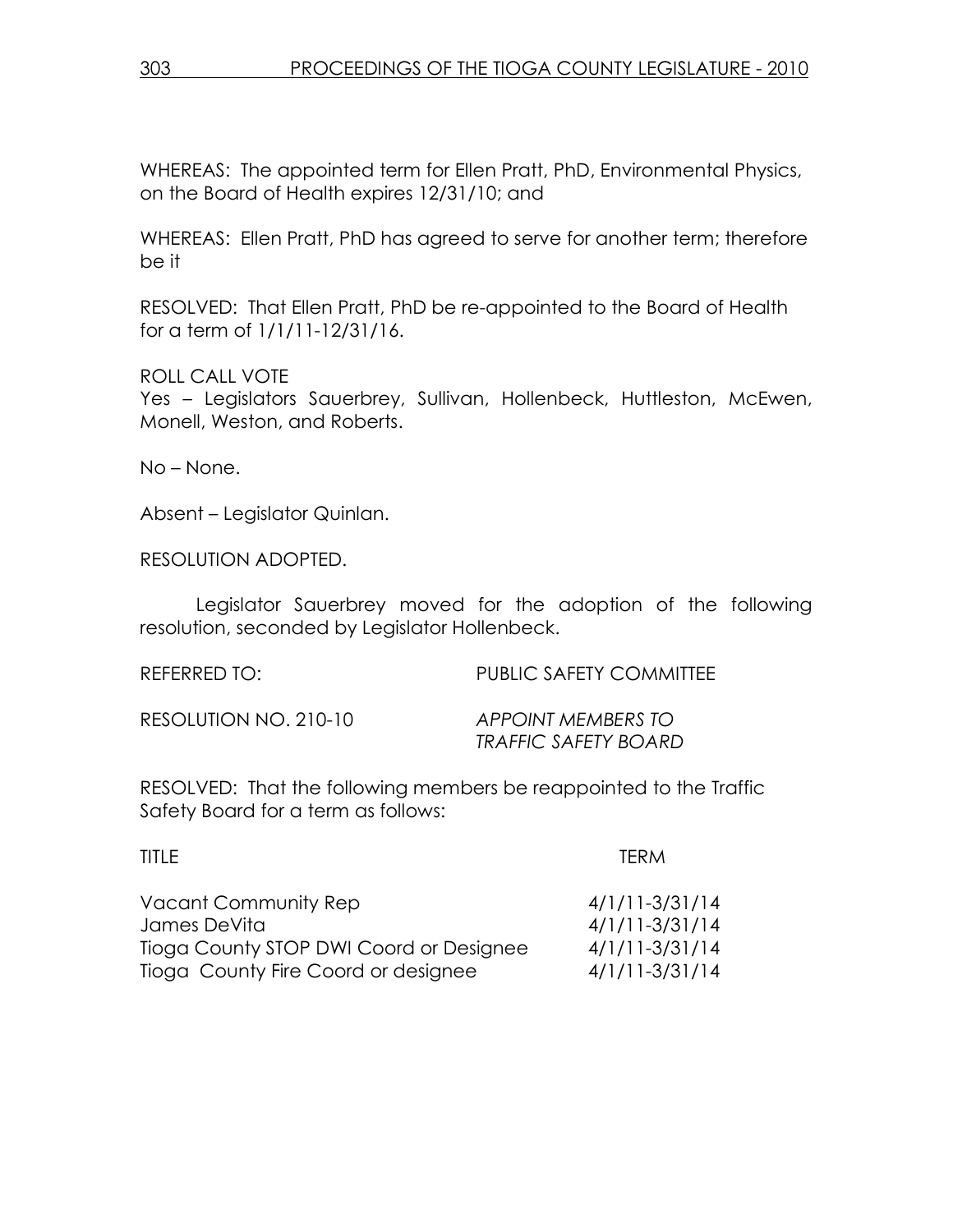Yes – Legislators Sauerbrey, Sullivan, Hollenbeck, Huttleston, McEwen, Monell, Weston, and Roberts.

No – None.

Absent – Legislator Quinlan.

RESOLUTION ADOPTED.

Legislator Hollenbeck moved for the adoption of the following resolution, seconded by Legislator Sauerbrey.

| REFERRED TO: | <b>LEGISLATIVE WORKSESSION</b> |
|--------------|--------------------------------|
|              |                                |

RESOLUTION NO. 211–10 APPOINT MEMBER BOARD OF ETHICS

WHEREAS: There has been a vacant Chair appointment on the Board of Ethics since April 1, 2010; and

WHEREAS: Colleen Craig is willing to serve; therefore be it

RESOLVED: That Colleen Craig, Chair appointment, is hereby appointed to the Board of Ethics for a term of November 10, 2010 through March 31, 2013.

ROLL CALL VOTE Yes – Legislators Sauerbrey, Sullivan, Hollenbeck, Huttleston, McEwen, Monell, Weston, and Roberts.

No – None.

Absent – Legislator Quinlan.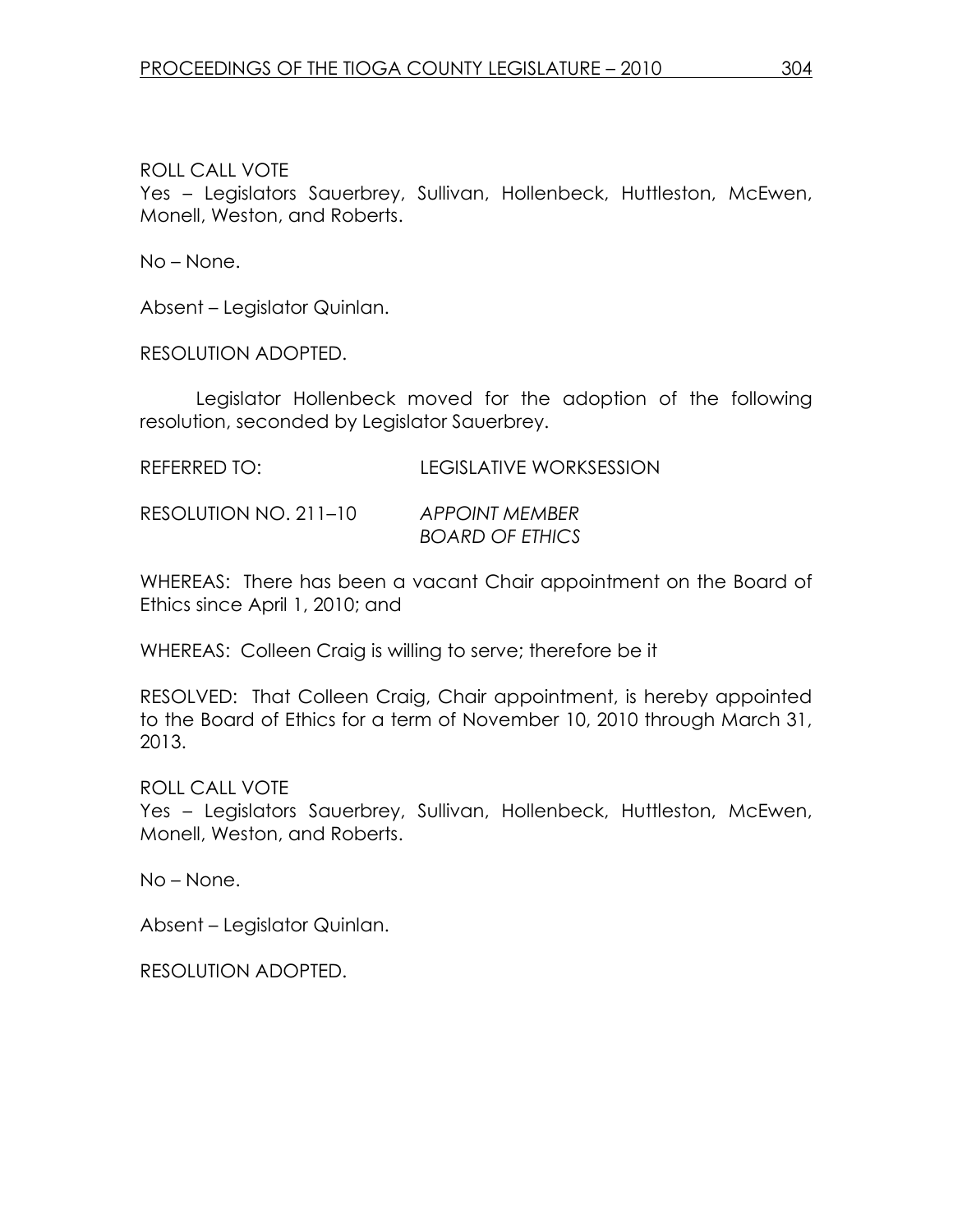Legislator Roberts moved for the adoption of the following resolution, seconded by Legislator Sullivan.

### REFERRED TO: PUBLIC WORKS

RESOLUTION NO. 212-10 AWARD CONSTRUCTION BID FOR TAPPAN ROAD BRIDGE TO VECTOR CONSTRUCTION CORP.

WHEREAS: Tioga County will be receiving federal aid for the Replacement of the Tappan Rd. Bridge, BIN 3335280, over East Branch of Owego Creek; and

WHEREAS: October 20, 2010 sealed bids were opened for the Replacement of the Tappan Rd. Bridge over East Branch of Owego Creek; and

WHEREAS: The bid results were as follows:

| 1. Vector Construction Corp.        | Cicero, NY     | \$1,083,900.00 |
|-------------------------------------|----------------|----------------|
| 2. Economy Paving Co., Inc.         | Cortland, NY   | \$1,156,353.47 |
| 3. R. DeVincentis Construction Inc. | Binghamton, NY | \$1,206,000.00 |
| 4. Slate Hill Construction Inc.     | Warners, NY    | \$1,212,884.85 |
| 5. Bette & Cring, LLC               | Latham, NY     | \$1,228,117.00 |

And

WHEREAS: Delta Engineers, Endicott, NY has reviewed the bid proposals and recommends awarding the project to the low bidder Vector Construction Corp., Cicero, NY, which satisfies the requirement for qualifications; therefore be it

RESOLVED: That the Tioga County Legislature award the bid for the replacement of the Tappan Road Bridge (BIN 3335280) over East Branch of Owego Creek to Vector Construction Corp, Cicero, NY not to exceed \$1,083,900.00 to be paid out of the Tappan Road Bridge Account H2007.14.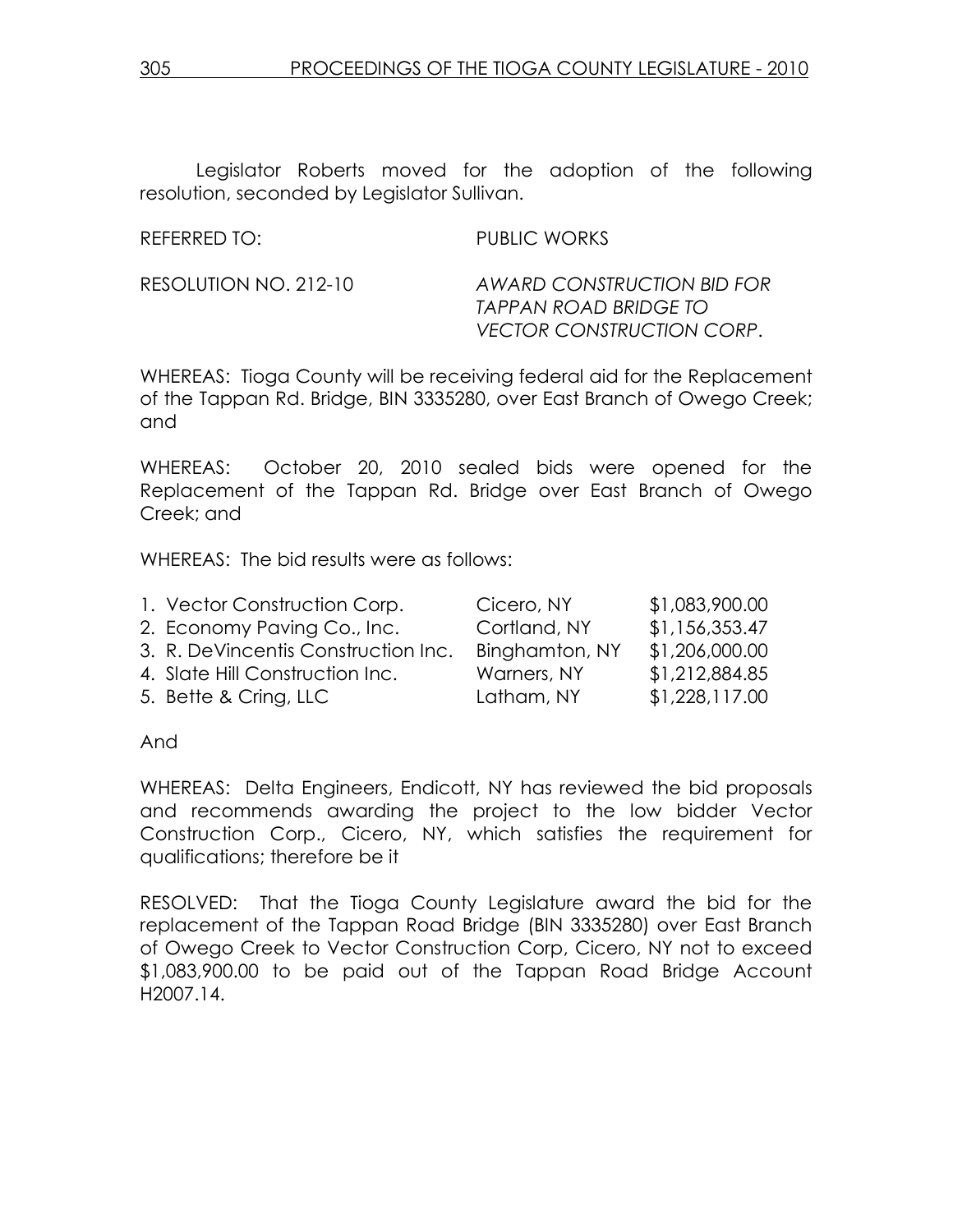Yes - Legislators Sauerbrey, Sullivan, Hollenbeck, Huttleston, McEwen, Monell, Weston, and Roberts.

No – None.

Absent – Legislator Quinlan.

RESOLUTION ADOPTED.

Legislator Roberts moved for the adoption of the following resolution, seconded by Legislator Monell.

### REFERRED TO: The PUBLIC WORKS

RESOLUTION NO. 213-10 ABANDON .08 MILE OF

 CATATONK CREEK RD. TO THE TOWN OF TIOGA

WHEREAS: Tioga County has determined that there are several County Roads that don't meet any of the following characteristics of a County Road which includes:

- Roads which connect population centers
- Roads that connect State Roads or with other County Roads
- Major Roads that pass through two or more towns
- Roads that serve a major industry or otherwise serve an important interest of the County, and

WHEREAS: The .08 mile of Catatonk Creek Rd. in the Town of Tioga doesn't fit into the above categories; and

WHEREAS: The other portion of Catatonk Creek Rd is owned and maintained by the Town of Tioga; therefore be it

RESOLVED: That the Tioga County Legislature hereby authorizes abandonment of .08 mile of Catatonk Creek Rd. to the Town of Tioga; effective upon the date of receipt of a resolution of the Town Board of acceptance of .08 mile of Catatonk Creek Rd as an addition to their portion of Catatonk Creek Rd.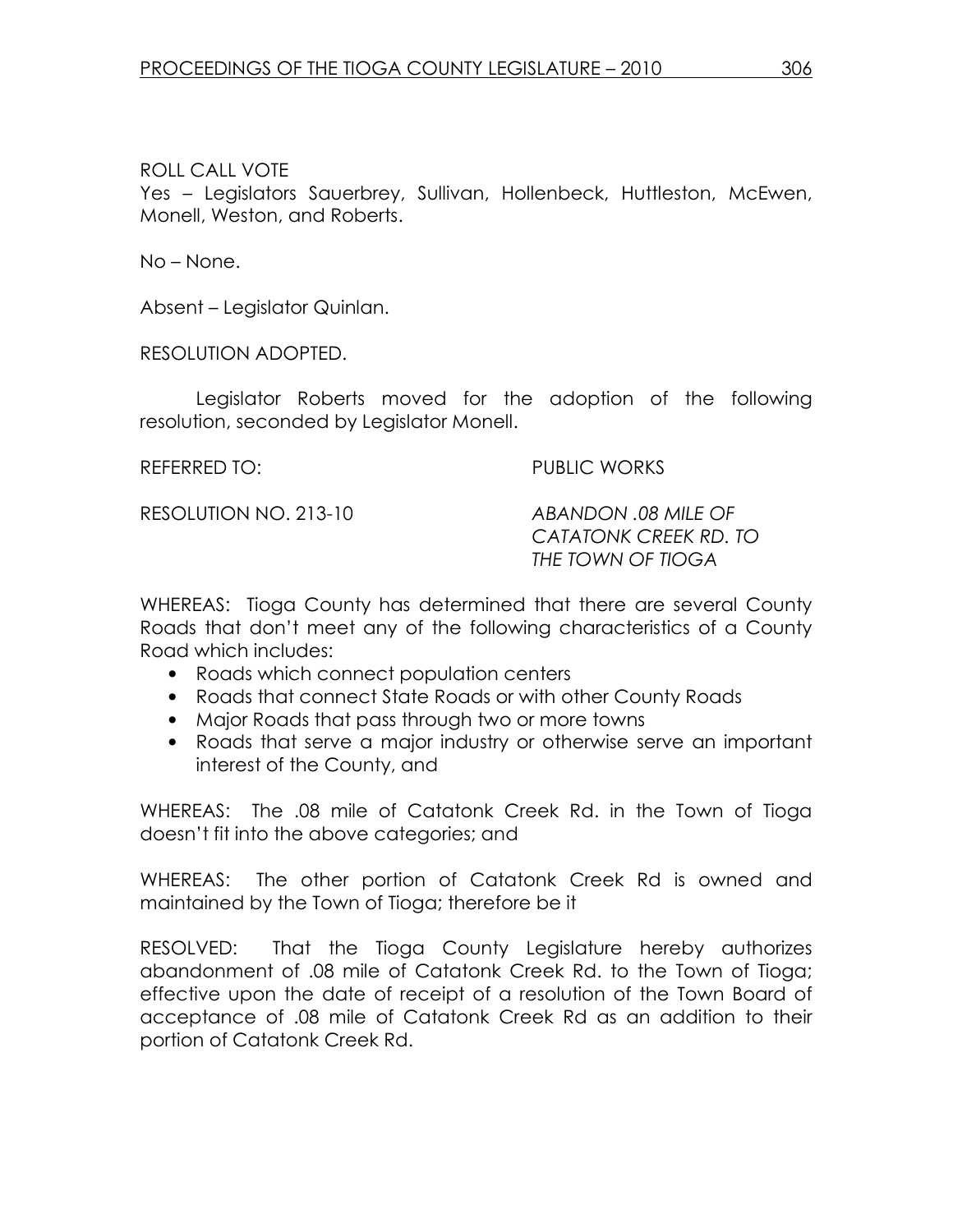Yes – Legislators Sauerbrey, Sullivan, Hollenbeck, Huttleston, McEwen, Monell, Weston, and Roberts.

No – None.

Absent – Legislator Quinlan.

RESOLUTION ADOPTED.

Legislator Sauerbrey moved for the adoption of the following resolution, seconded by Legislator McEwen.

| REFERRED TO           | <b>PUBLIC SAFETY COMMITTEE</b><br><b>FINANCE COMMITTEE</b>                                                                          |
|-----------------------|-------------------------------------------------------------------------------------------------------------------------------------|
| RESOLUTION NO. 214-10 | ACCEPTANCE OF EMERGENCY<br><b>SERVICE TRAINING COMMUNITY</b><br><b>PROJECTS APPROPRIATION FROM</b><br><b>SENATOR LIBOUS' OFFICE</b> |

WHEREAS: Specialized Emergency Service training in the new hazards that the well drilling industry will bring to the area is not currently available from NY State through our normal training options; and

WHEREAS: Senator Libous' Office has allocated a Community Projects Appropriation in the amount of \$15,000.00 to the Tioga County Bureau of Fire to procure and provide specialized Fire and EMS training to the Fire and EMS Responders in Tioga County; be it therefore

RESOLVED: That, with the permission of the Tioga County Law Office, the Chair of the Tioga County Legislature, on behalf of the Tioga County Bureau of Fire, be permitted to enter into the received Community Projects Appropriation Contract #TM02905 for the sum of \$15,000.00 to provide Emergency Services Training for the Fire and EMS Responders of Tioga County.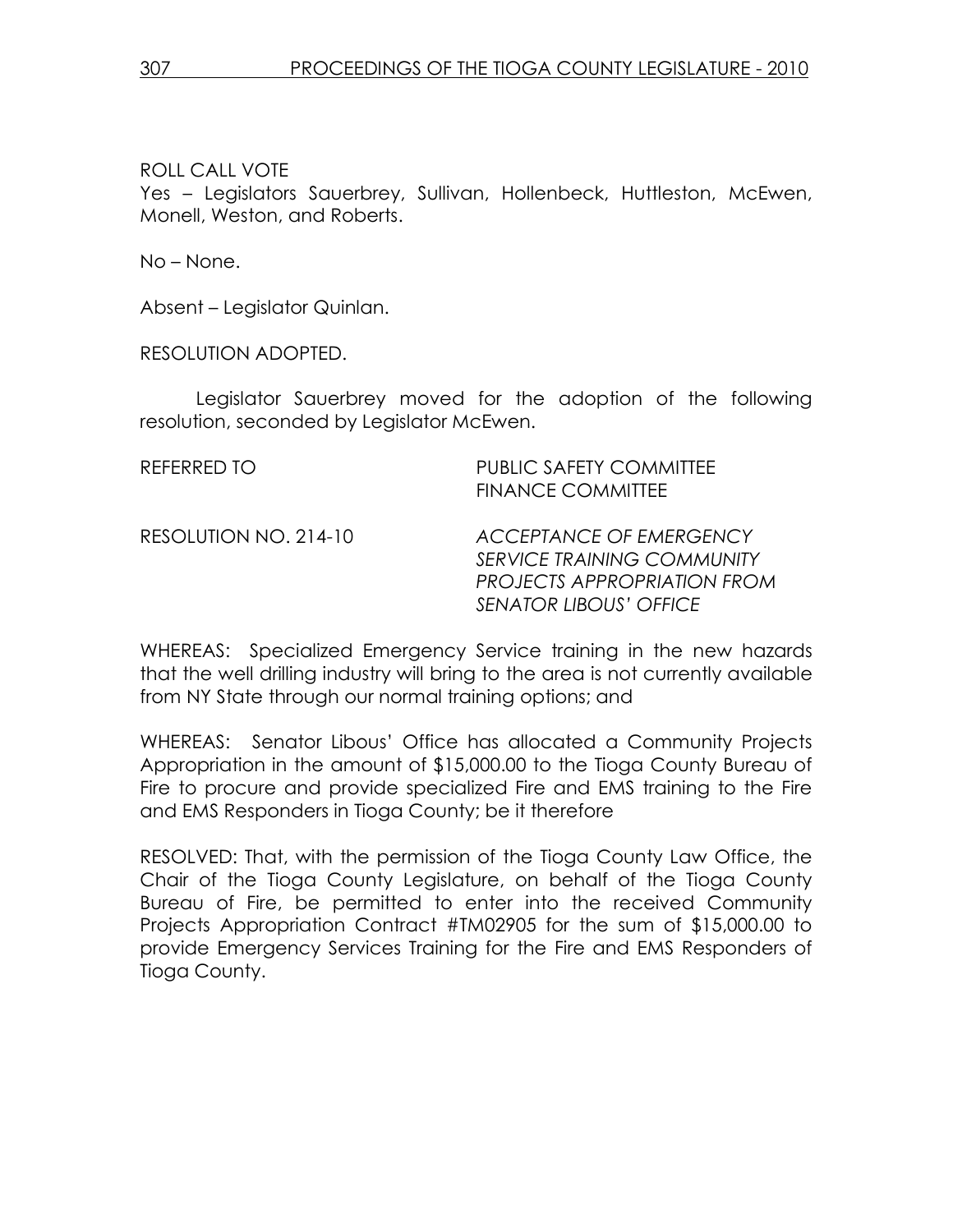Yes - Legislators Sauerbrey, Sullivan, Hollenbeck, Huttleston, McEwen, Monell, Weston, and Roberts.

No – None.

Absent – Legislator Quinlan.

RESOLUTION ADOPTED.

Legislator Sauerbrey moved for the adoption of the following resolution, seconded by Legislator Roberts.

| REFERRED TO:          | <b>PUBLIC SAFETY COMMITTEE</b>                                                                                                              |
|-----------------------|---------------------------------------------------------------------------------------------------------------------------------------------|
| RESOLUTION NO. 215-10 | ALLOW THE COUNTY FIRE<br>COORDINATOR TO APPLY FOR<br><b>GRANT FUNDING UNDER THE 2010</b><br>NYS HOMELAND SECURITY HAZ-<br>MAT GRANT PROGRAM |

WHEREAS: The expense of necessary equipment to be used by the Tioga County Haz-Mat Team during times of a Large Scale Hazardous Materials Incident is beyond the means of the yearly Bureau of Fire operating budget; and

WHEREAS: The New York State Office of Homeland Security is Offering a 2010 Haz-Mat Grant Program; and

WHEREAS: This grant program is focused on a Regional Approach to enhance Hazardous Materials response capabilities and the Tioga County Haz-Mat Team is a member of the Central New York Regional Hazardous Materials Response Consortium; therefore be it

RESOLVED: That the Tioga County Fire Coordinator be permitted to apply for Hazardous Materials Grant Funding, as a Submitting Partner, under the currently available New York State Division of Homeland Security 2010 Haz-Mat Grant Program to provide needed equipment for the Tioga County Haz-Mat Team; and be it further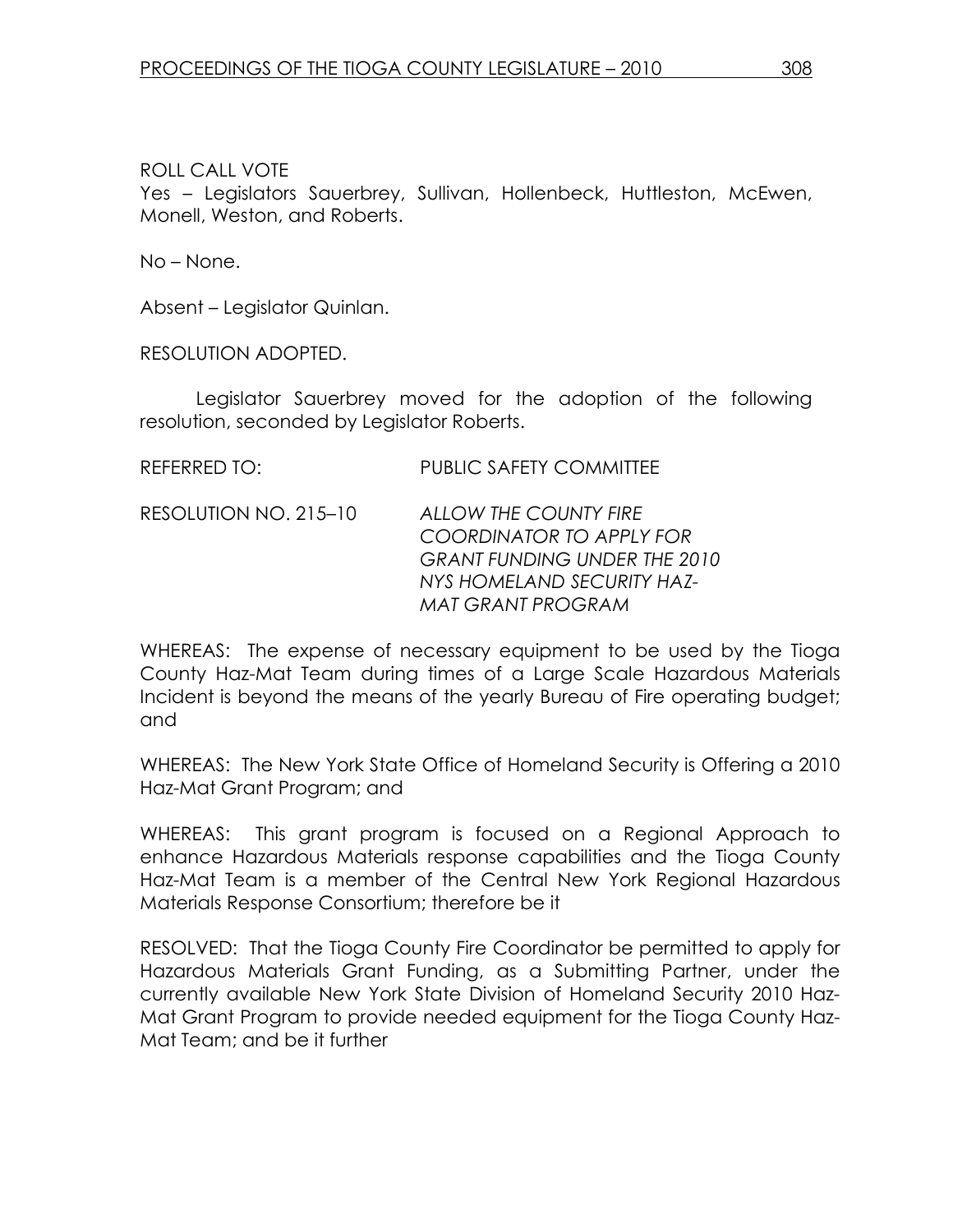RESOLVED: That the Tioga County Fire Coordinator be permitted to apply for Hazardous Materials Grant Funding, as a Participating Partner with nearby county Hazardous Material Teams, under the currently available New York State Office of Homeland Security 2011 Haz-Mat Grant Program

ROLL CALL VOTE

Yes – Legislators Sauerbrey, Sullivan, Hollenbeck, Huttleston, McEwen, Monell, Weston, and Roberts.

No – None.

Absent – Legislator Quinlan.

RESOLUTION ADOPTED.

Legislator Huttleston moved for the adoption of the following resolution, seconded by Legislator Monell.

| REFERRED TO:          | HEALTH & HUMAN SERVICES COMMITTEE<br><b>FINANCE COMMITTEE</b> |
|-----------------------|---------------------------------------------------------------|
| RESOLUTION NO. 216-10 | TRANSFER OF FUNDS                                             |

| RESOLUIION NO. 216–10 | IRANSFER OF FUNDS    |
|-----------------------|----------------------|
|                       | <b>PUBLIC HEALTH</b> |
|                       |                      |

WHEREAS: The costs of the mandated Handicapped Education Program (3-5) and Early Intervention (EI) program have increased due to the significant increase in the number of children in the programs, as well as the high level of need for mandated services; and

WHEREAS: Additional funding is needed to meet the costs of the Handicapped Education and Early Intervention programs in 2010; and

WHEREAS: Public Health has determined the amount of additional funding needed for both mandated programs through the balance of 2010; and

WHEREAS: The additional costs of the Handicapped Education and Early Intervention programs will result in additional revenue and state aid reimbursement, decreasing the amount needed from County contingency funds; and

WHEREAS: Transfer of funds requires Legislative approval, therefore be it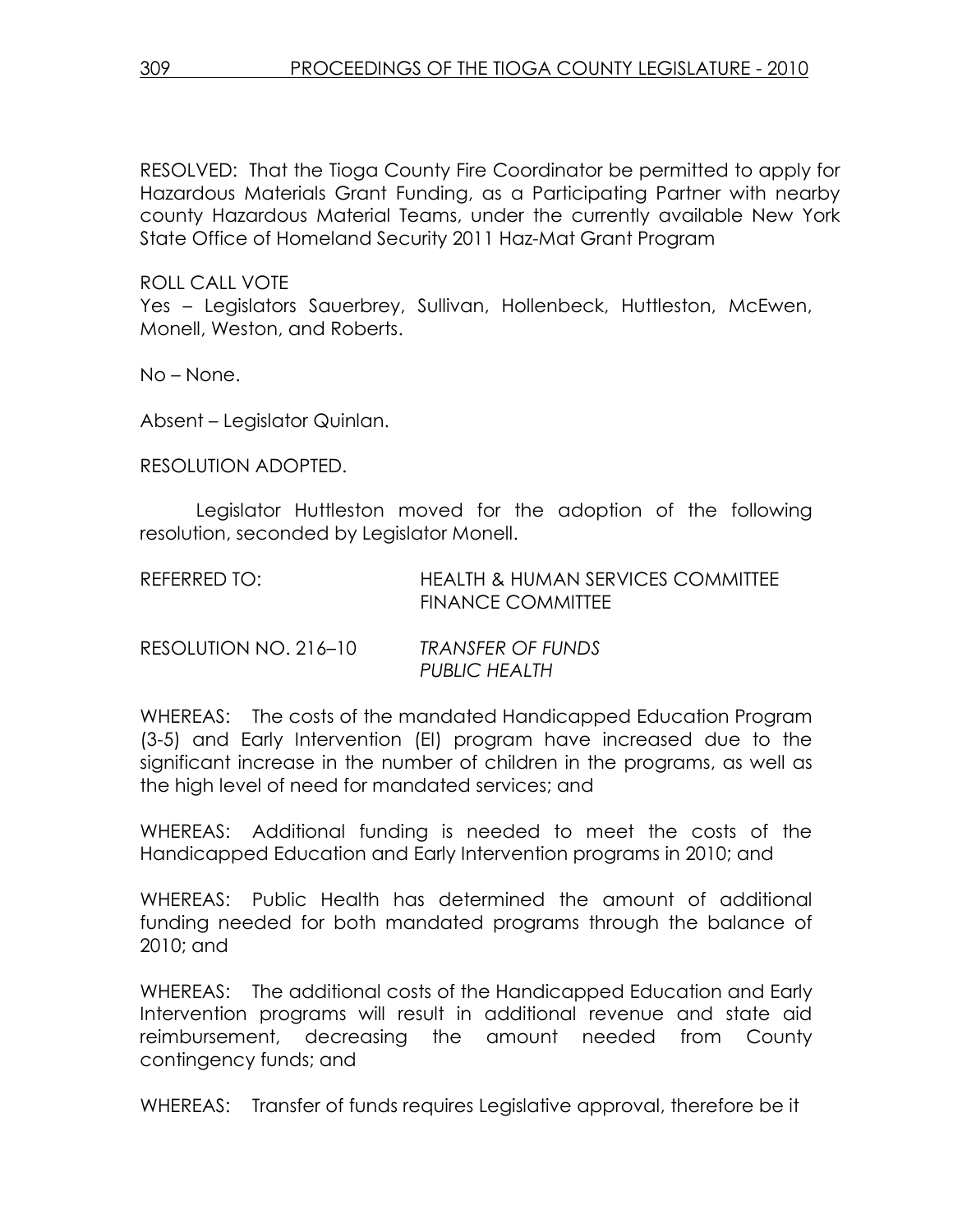RESOLVED: That funds be transferred as follows:

| From: A1610.16 | Handicapped Education Fees              | \$50,000  |
|----------------|-----------------------------------------|-----------|
| A1610.17       | Early Intervention Fees                 | \$61,250  |
| A3460.00       | State Aid: Handicapped Education        | \$362,561 |
|                | A1990.40-715 County Contingency Account | \$344,569 |

To: A2960.40-590 Handicapped Education- Cont. Services \$ 621,380 A2960.40-710 Handicapped Education Transportation \$ 72,000 A4044.40-140 Early Intervention- Contracting Services \$ 125,000

 Legislator Huttleston made a motion to amend the above resolution, seconded by Legislator Hollenbeck, and to read as follows: Change "Account A1990.40-715 total from \$344,569 to \$38,337 and Account A2960.40-590 from \$621,380 to \$315,148."

ROLL CALL VOTE ON AMENDMENT

Yes – Legislators Sauerbrey, Sullivan, Hollenbeck, Huttleston, McEwen, Monell, Weston, and Roberts.

No – None.

Absent – Legislator Quinlan.

AMENDMENT ADOPTED

ROLL CALL VOTE ON RESOLUTION WITH AMENDMENT Yes – Legislators Sauerbrey, Sullivan, Hollenbeck, Huttleston, McEwen, Monell, Weston, and Roberts.

No – None.

Absent – Legislator Quinlan.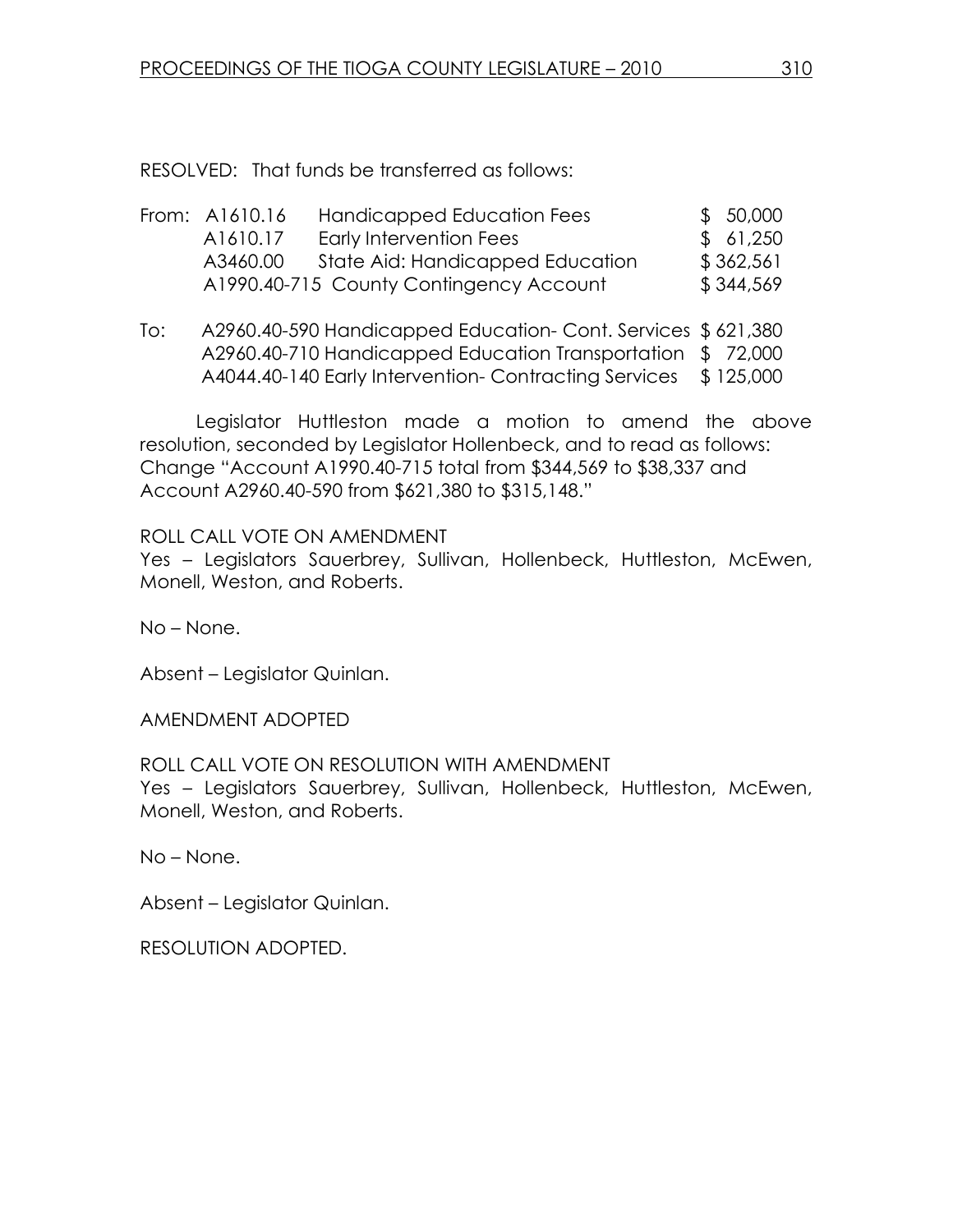Legislator McEwen moved for the adoption of the following resolution, seconded by Legislator Sauerbrey.

| REFERRED TO:          | ADMINISTRATIVE SERVICES COMMITTEE<br>FINANCE/LEGAL COMMITTEE |  |  |  |  |
|-----------------------|--------------------------------------------------------------|--|--|--|--|
| RESOLUTION NO. 217–10 | <b>MORTGAGE TAX DISTRIBUTION</b>                             |  |  |  |  |

RESOLVED: That the mortgage tax report for the period April 1, 2010 to September 30, 2010 be and it hereby is accepted; further

RESOLVED: That the County Treasurer be authorized and directed to pay to the Supervisors of the several Towns and the Treasurers of the several Villages the amounts apportioned to them as follows:

| Town of Barton                  | \$30,467.96  |
|---------------------------------|--------------|
| <b>Village of Waverly</b>       | 7,734.71     |
| <b>Town of Berkshire</b>        | 4,229.41     |
| Town of Candor                  | 19,956.82    |
| <b>Village of Candor</b>        | 1,122.56     |
| <b>Town of Newark Valley</b>    | 10,043.65    |
| <b>Village of Newark Valley</b> | 1,209.08     |
| <b>Town of Nichols</b>          | 8,361.21     |
| Village of Nichols              | 627.62       |
| Town of Owego                   | 115,645.66   |
| Village of Owego                | 8,667.82     |
| Town of Richford                | 4,594.10     |
| Town of Spencer                 | 12,839.16    |
| Village of Spencer              | 1,513.92     |
| Town of Tioga                   | 13,358.47    |
|                                 | \$240,372.15 |

#### ROLL CALL VOTE

Yes - Legislators Sauerbrey, Sullivan, Hollenbeck, Huttleston, McEwen, Monell, Weston, and Roberts.

No – None.

Absent – Legislator Quinlan.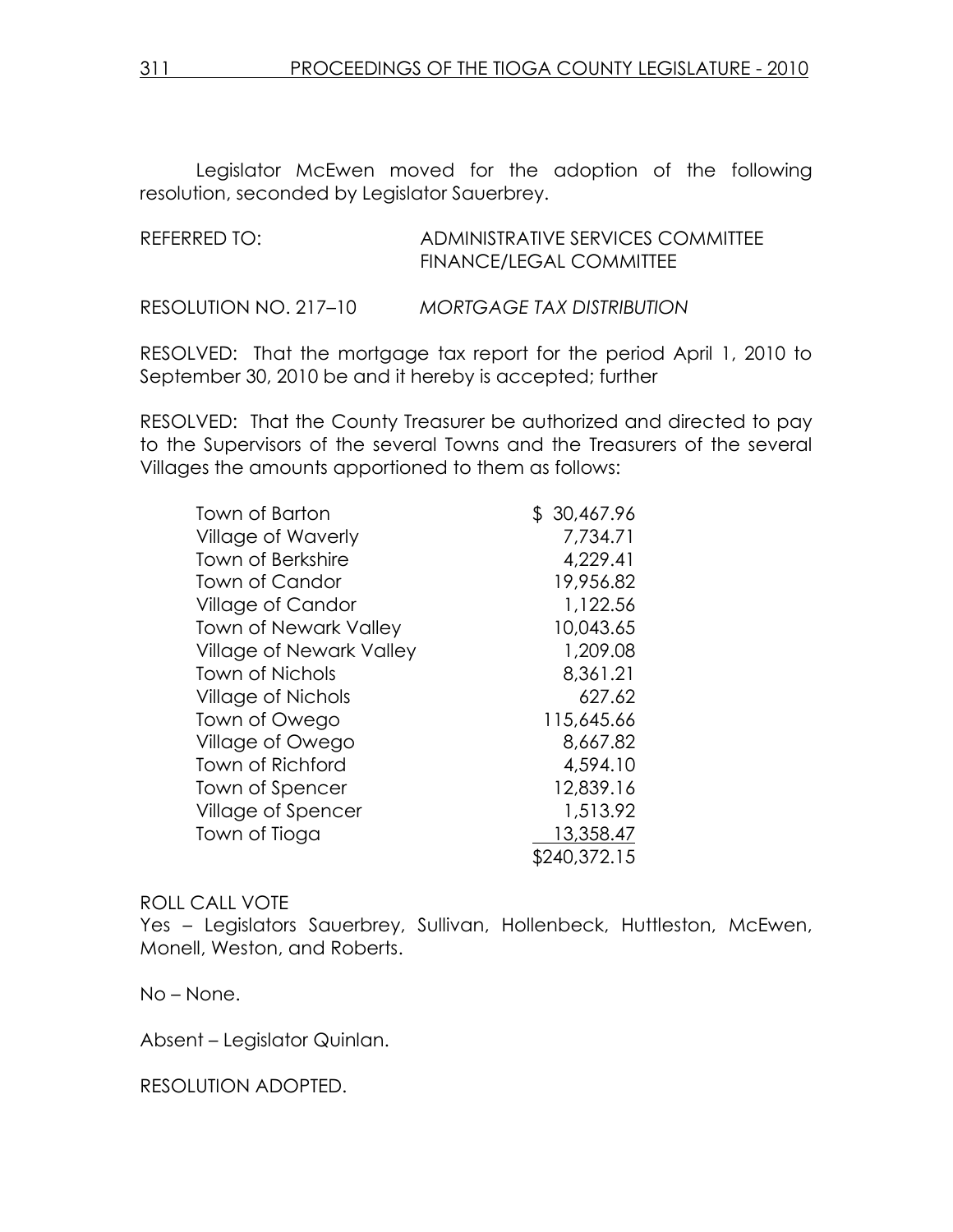Legislator Hollenbeck moved for the adoption of the following resolution, seconded by Legislator Sauerbrey.

## REFERRED TO: HEALTH & HUMAN SERVICES

### RESOLUTION NO. 218-10 APPROVE PUBLIC TRANSPORTATION BUS ROUTE CHANGES SOCIAL SERVICES

WHEREAS: Analysis of fixed route service is continuously monitored in order to enhance ridership and accommodate current riders; and

WHEREAS: Tioga County desires to include Public Transportation to and from Tioga Downs in Nichols, NY in order to meet the needs of employees and patrons; therefore be it

RESOLVED: That the Department of Social Services be authorized to make the following fixed route changes, effective December 1, 2010:

- 1. Add four stops at Tioga Downs (Town of Nichols), utilizing Owego to Waverly fixed routes 5, 7 and 8.
- 2. Add four stops at Tioga Downs (Town of Nichols), utilizing Waverly to Owego fixed routes 7 and 8.

And be it further

RESOLVED: That such route changes will be reviewed on an annual basis.

ROLL CALL VOTE

Yes – Legislators Sauerbrey, Sullivan, Hollenbeck, Huttleston, McEwen, Monell, Weston, and Roberts.

No – None.

Absent – Legislator Quinlan.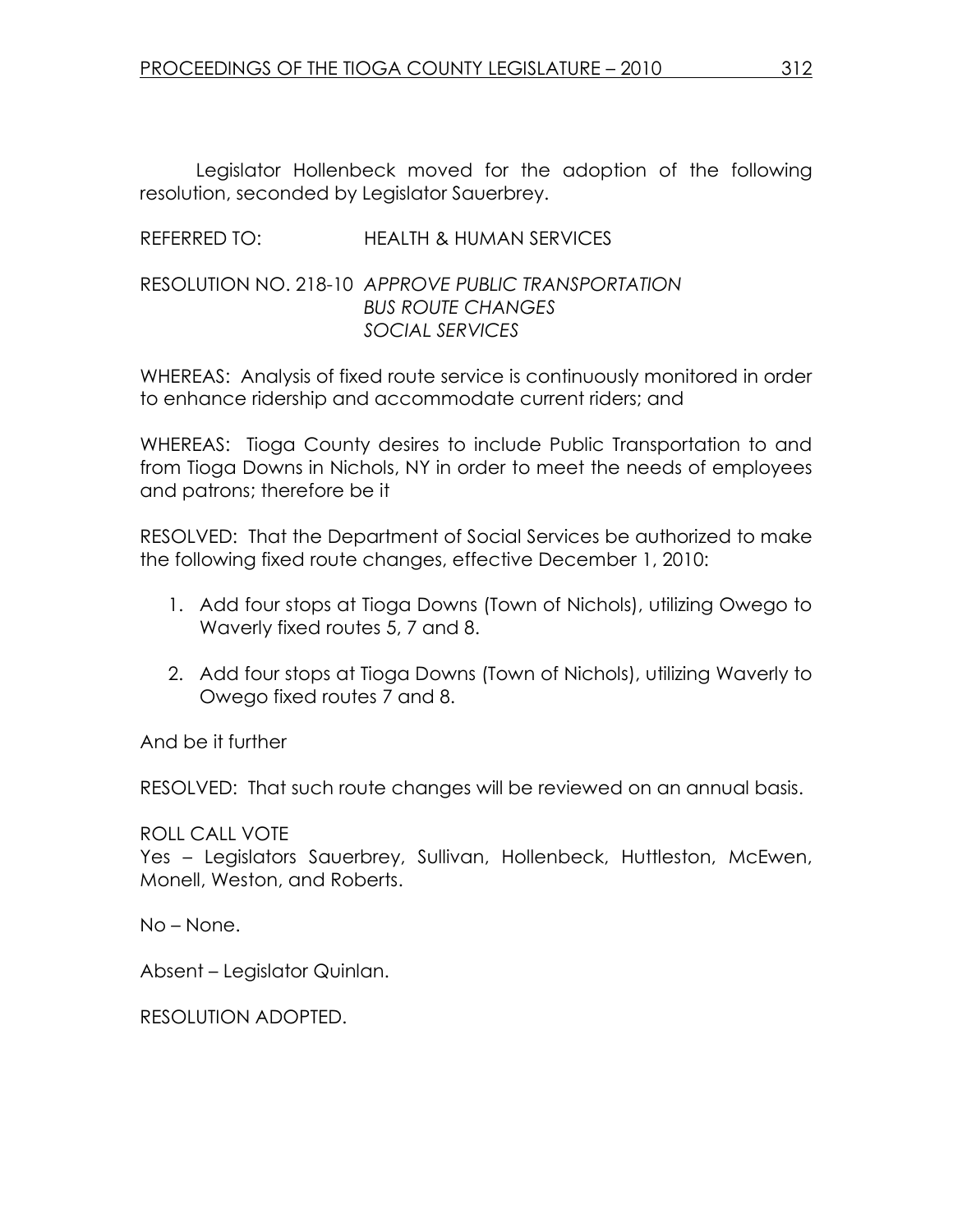Legislator Sullivan moved for the adoption of the following resolution, seconded by Legislator Hollenbeck.

| REFERRED TO: | PERSONNEL COMMITTEE |
|--------------|---------------------|
|              |                     |

RESOLUTION NO. 219-10 RENEW CONTRACT WITH EXCELLUS BLUE CROSS/BLUE SHIELD TO ADMINISTER HEALTH INSURANCE BENEFITS

WHEREAS: Tioga County uses the service of Excellus Blue Cross Blue Shield of Central New York to administer health insurance benefits for Tioga County and members of the Tioga County Consolidated Municipal Health Insurance Program (TCCMHIP) including a Medicare Blue PPO plan; and

WHEREAS: Excellus Blue Cross Blue Shield of Central New York has submitted a new contract to continue administering said programs for the period of January 1, 2011 through December 31, 2011; and

WHEREAS: These are contractual benefits for Tioga County union employees; therefore be it

RESOLVED: That the Tioga County Legislature authorizes the Personnel Officer to enter into a contract with Excellus Blue Cross Blue Shield of Central New York, subject to review by the County Attorney, to administer health insurance benefits for Tioga County and other participants in the TCCMHIP for the period January 1, 2011 through December 31, 2011.

ROLL CALL VOTE

Yes – Legislators Sauerbrey, Sullivan, Hollenbeck, Huttleston, McEwen, Monell, Weston, and Roberts.

No – None.

Absent – Legislator Quinlan.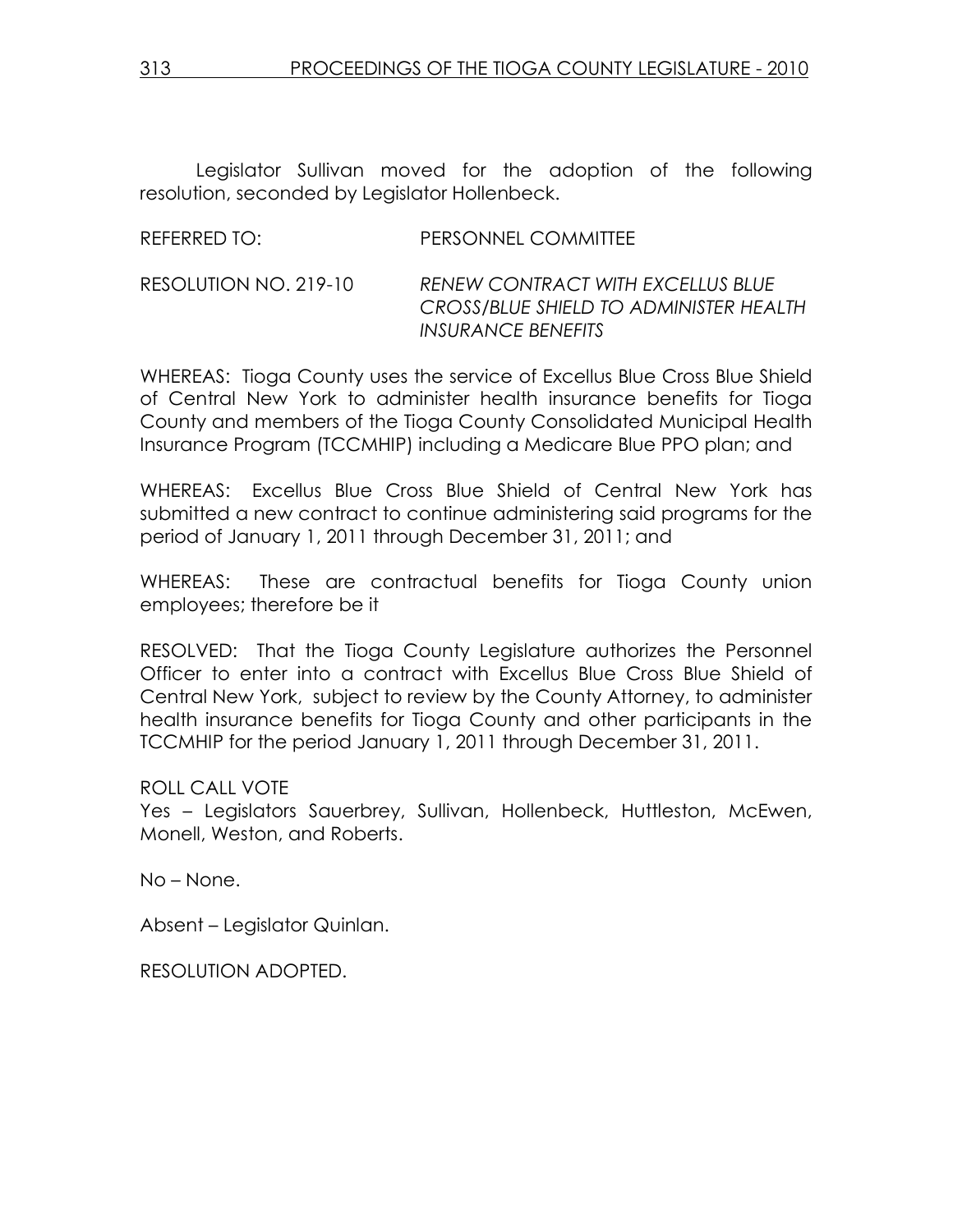Legislator Hollenbeck moved for the adoption of the following resolution, seconded by Legislator Monell.

| REFERRED TO:          | PERSONNEL COMMITTEE                                 |
|-----------------------|-----------------------------------------------------|
| RESOLUTION NO. 220-10 | AUTHORIZE LETTER OF CREDIT<br>FROM TIOGA STATE BANK |

WHEREAS: Tioga County contracts with Excellus Blue Cross Blue Shield of Central New York for health insurance coverage; and

WHEREAS: The County obtains on an annual basis a Letter of Credit from Tioga State Bank to provide "tail" coverage; now therefore be it

RESOLVED: That the Personnel Officer be and hereby is authorized and directed to obtain a Letter of Credit from Tioga State Bank in connection with the above contract in the amount of \$984,200 for the period January 1, 2011 through December 31, 2011; and be it further

RESOLVED: That the Personnel Officer is authorized and directed to sign and complete an application form for the bank, subject to review by the County Attorney.

ROLL CALL VOTE Yes – Legislators Sauerbrey, Sullivan, Hollenbeck, Huttleston, McEwen, Monell, Weston, and Roberts.

No – None.

Absent – Legislator Quinlan.

RESOLUTION ADOPTED.

Legislator Sullivan moved for the adoption of the following resolution, seconded by Legislator Sauerbrey.

REFERRED TO: PERSONNEL COMMITTEE

RESOLUTION NO. 221-10 AUTHORIZE CONTRACT WITH POMCO GROUP (FORMERLY EM RISK MANAGEMENT) FOR WORKERS' COMPENSATION ADMINISTRATION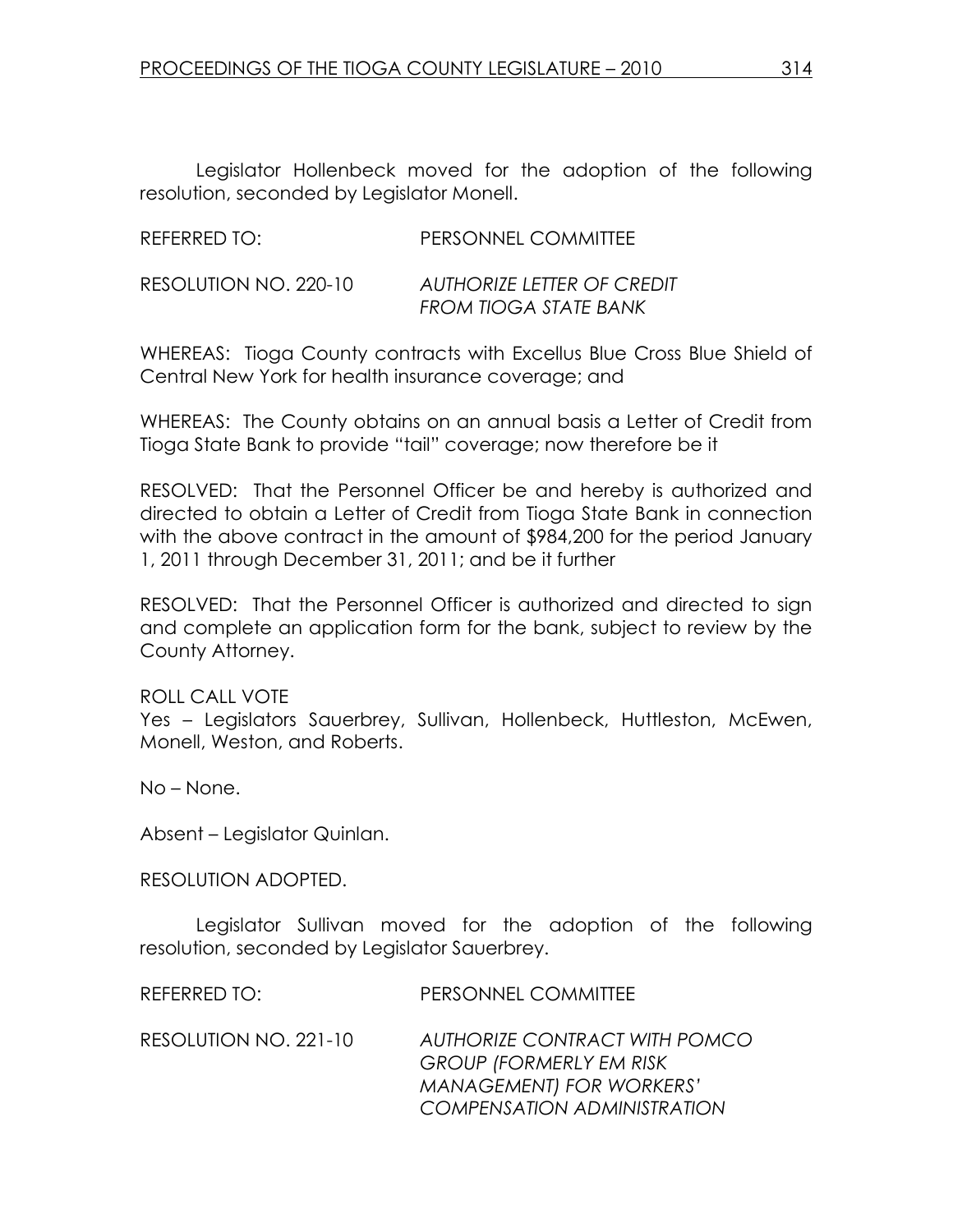WHEREAS: The Tioga County Self-Insurance Plan has been using the services of POMCO Group, a third-party administrator for our workers' compensation program, since January 1, 2003; and

WHEREAS: POMCO representatives have a dedicated in-house team of supervisors, claims adjusters, case managers, and medical bill auditors that work together to provide effective proactive management on all workers' compensation claims; and

WHEREAS: POMCO communicates with all representatives of the Tioga County Self-Insurance Plan to ensure that cases are handled as desired by the self-insured employer; and

WHEREAS: POMCO actively works to recoup any medical savings or recover any funds under New York State Workers' Compensation Law on our workers' compensation cases; therefore be it

RESOLVED: That the Tioga County Legislature authorizes the Personnel Officer to enter into a two year contract with POMCO Group, formerly EM Risk Management, subject to review by the County Attorney, to be our third party administrator for the Tioga County Self Insurance Plan, for the period of January 1, 2011 through December 31, 2012 at a flat per year plan administration, claim handling, and reporting cost of \$19,275.00 for 2011 and \$19,275.00 for 2012.

### ROLL CALL VOTE

Yes – Legislators Sauerbrey, Sullivan, Hollenbeck, Huttleston, McEwen, Monell, Weston, and Roberts.

No – None.

Absent – Legislator Quinlan.

RESOLUTION ADOPTED.

Legislator Sullivan moved for the adoption of the following resolution, seconded by Legislator Hollenbeck.

| REFERRED TO:          | PERSONNEL COMMITTEE                                                                            |
|-----------------------|------------------------------------------------------------------------------------------------|
| RESOLUTION NO. 222-10 | RENEW CONTRACT WITH EMPATHIA, INC.<br>(FORMERLY NEAS, INC.) FOR<br>EMPLOYEE ASSISTANCE PROGRAM |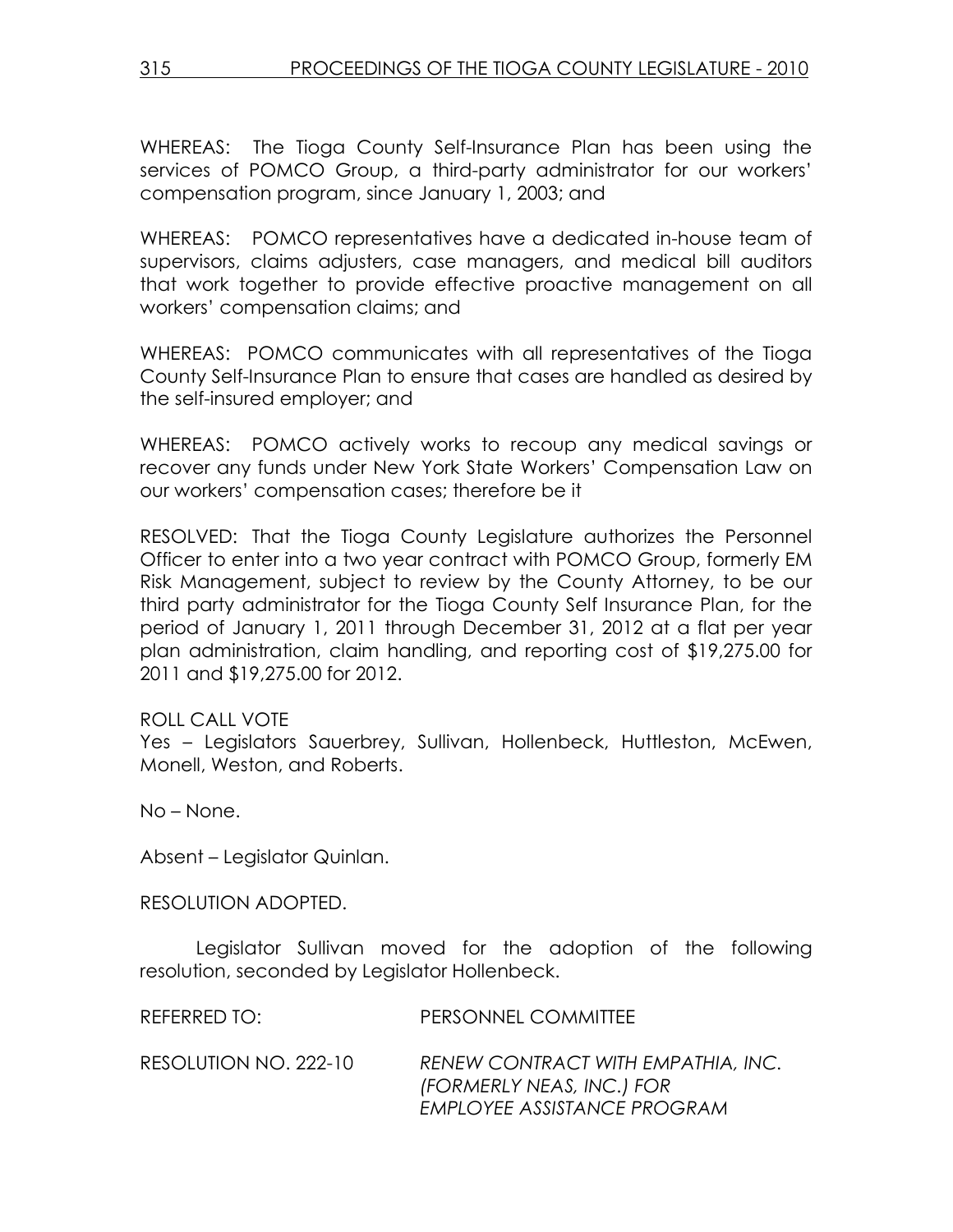WHEREAS: Participants in the Tioga County Consolidated Municipal Health Insurance Program (TCCMHIP) provide an Employee Assistance Program (EAP) to covered employees; and

WHEREAS: TCCMHIP has been using the services of Empathia, Inc. as an EAP provider since January 1, 2005; and

WHEREAS: Empathia a national and global provider of EAP, work/life services, and training and management consultation has submitted a proposal to continue providing unlimited 24/7 telephonic assessment, up to 8 in-person counseling sessions for eligible employees and members of their household, and access to substance abuse professionals; and

WHEREAS: Empathia does aggressive promotion to make employees aware of their services, provide 4 hours of on-site training, provides management support, offers access to interactive web site and library of self-help and wellness materials; and

WHEREAS: Empathia has 16 offices within the local region where employees will be able to obtain services; and

WHEREAS: Empathia will provide these services for the fee of \$2.03 per covered employee per month for a three year period; therefore be it

RESOLVED: That the Tioga County Legislature authorizes the Personnel Officer to enter into a contract with Empathia, Inc., formerly NEAS, Inc., subject to review by the County Attorney, to continue to administer our Employee Assistance Program effective January 1, 2011 through December 31, 2013.

ROLL CALL VOTE

Yes – Legislators Sauerbrey, Sullivan, Hollenbeck, Huttleston, McEwen, Monell, Weston, and Roberts.

No – None.

Absent – Legislator Quinlan.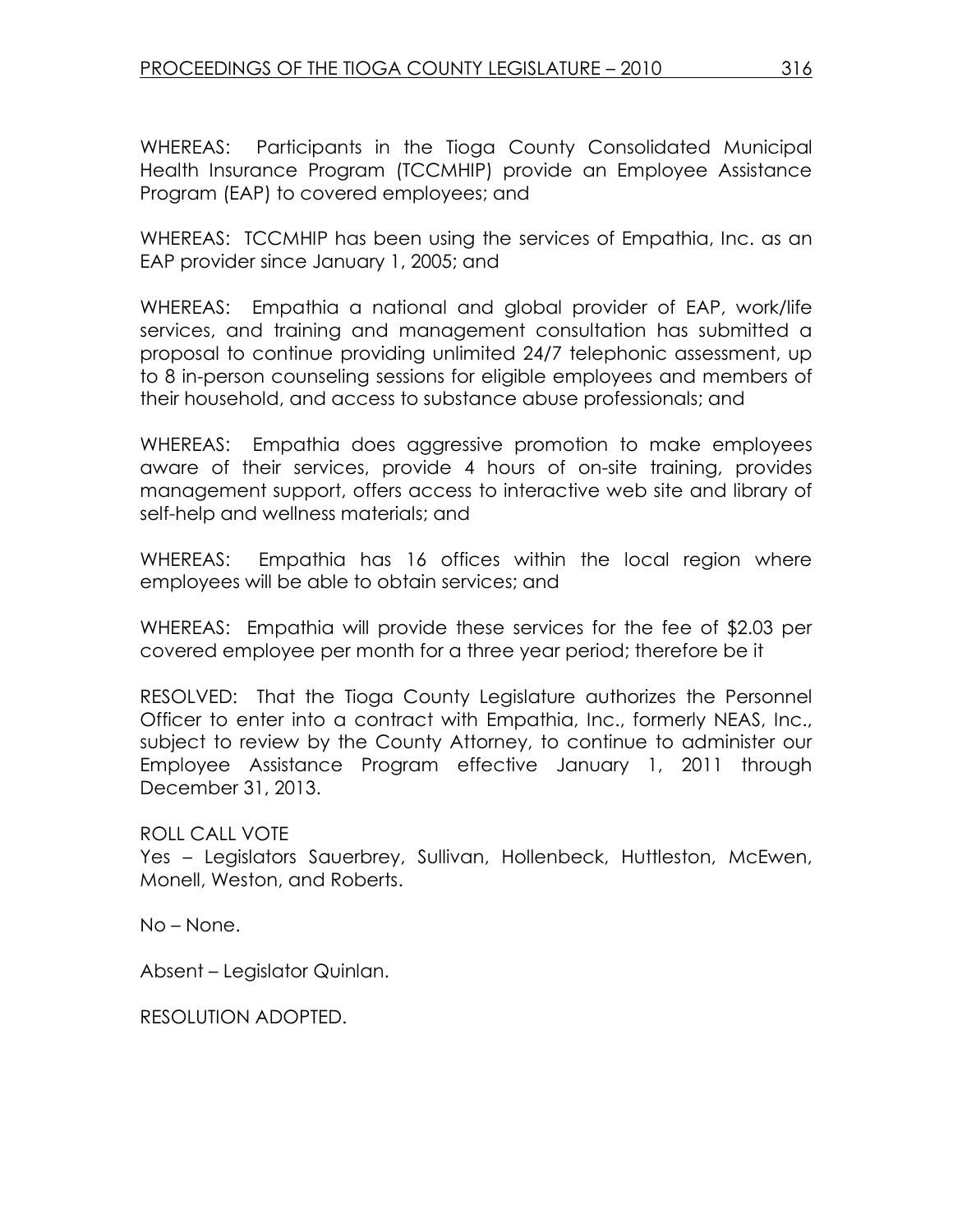Legislator Hollenbeck moved for the adoption of the following resolution, seconded by Legislator Sauerbrey.

REFERRED TO: PUBLIC SAFETY COMMITTEE PERSONNEL COMMITTEE RESOLUTION NO. 223-10 AUTHORIZE CONTRACTS WITH SADD SCHOOL ASSOCIATES

WHEREAS: It is the desire of the STOP DWI Program to arrange six contracts with SADD School Associates which are defined as Independent contractors not entitled to County Employee benefits; and

WHEREAS: It is the desire to award the six SADD School Associate contracts for the calendar year 2011 to the following individuals; Matt Gelder to serve the Candor School District; Matthew Cicchetti to serve the Newark Valley School District; Joan Beck to serve the Owego Apalachin School District; Karen Curtis to serve the Spencer Van Etten School District; Janice Barto to serve the Tioga Central School District and Katie Carter-Benetiz to serve the Waverly School District; and

WHEREAS: Each SADD School Associate will be compensated \$100 each month for the ten months of the school year, but will not exceed \$1,000 for the year; and

WHEREAS: The Tioga County Attorney has approved the agreement that defines the rights and responsibilities of all the parties involved and outlines the compensation to be paid to the STOP DWI School Associates; therefore be it

RESOLVED: That these contracts for SADD School Associates be authorized for the 2011 calendar year.

#### ROLL CALL VOTE

Yes – Legislators Sauerbrey, Sullivan, Hollenbeck, Huttleston, McEwen, Monell, Weston, and Roberts.

No – None.

Absent – Legislator Quinlan.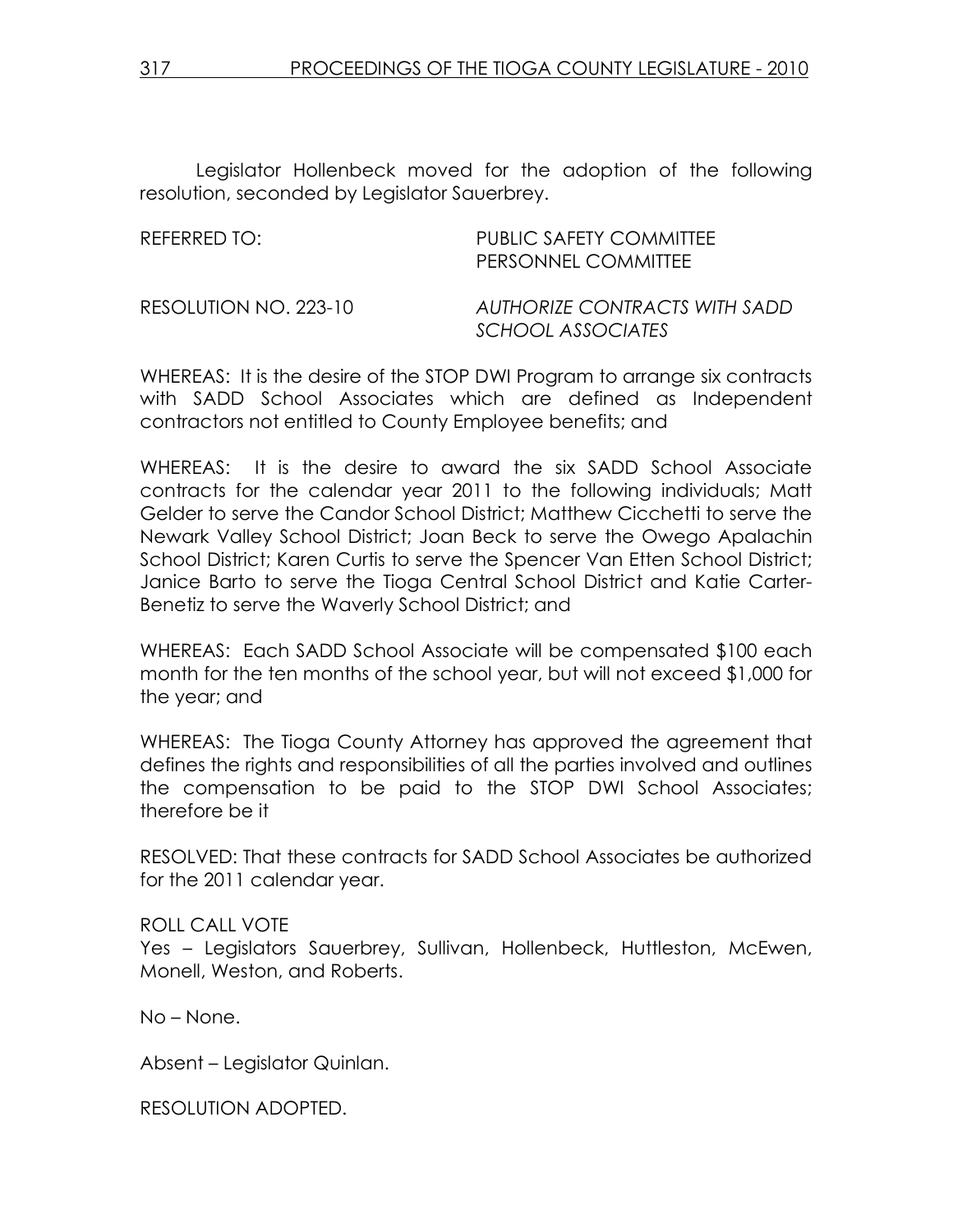Legislator Sullivan moved for the adoption of the following resolution, seconded by Legislator McEwen.

| REFERRED TO:          | PERSONNEL COMMITTEE<br><b>FINANCE COMMITTEE</b>                      |
|-----------------------|----------------------------------------------------------------------|
| RESOLUTION NO. 224-10 | EXTEND 60-DAY HIRING DELAY<br>THROUGH 2011<br>ALL COUNTY DEPARTMENTS |

WHEREAS: Resolution 147-09 established a requirement that all vacancies remain vacant for at least 60 calendar days, allowing for certain exceptions; and

WHEREAS: The savings in County payroll for the period January 2010 – September 2010 was approximately \$266,278; and

WHEREAS: The Tioga County Legislature believes this is a cost-containing measure that should be continued for 2011; therefore be it

RESOLVED: That the terms of the 60-day Hiring Delay outlined in Resolution 147-09 shall be continued through December 31, 2011.

ROLL CALL VOTE Yes – Legislators Sauerbrey, Sullivan, Hollenbeck, Huttleston, McEwen, Monell, Weston, and Roberts.

No – None.

Absent – Legislator Quinlan.

RESOLUTION ADOPTED.

Legislator Hollenbeck moved for the adoption of the following resolution, seconded by Legislator Sauerbrey.

| REFERRED TO:          | <b>LEGISLATIVE WORKSESSION</b><br>PERSONNEL COMMITTEE                                    |
|-----------------------|------------------------------------------------------------------------------------------|
| RESOLUTION NO. 225-10 | STANDARD WORK DAY AND<br><b>REPORTING RESOLUTION</b><br><b>BOARD OF ELECTIONS OFFICE</b> |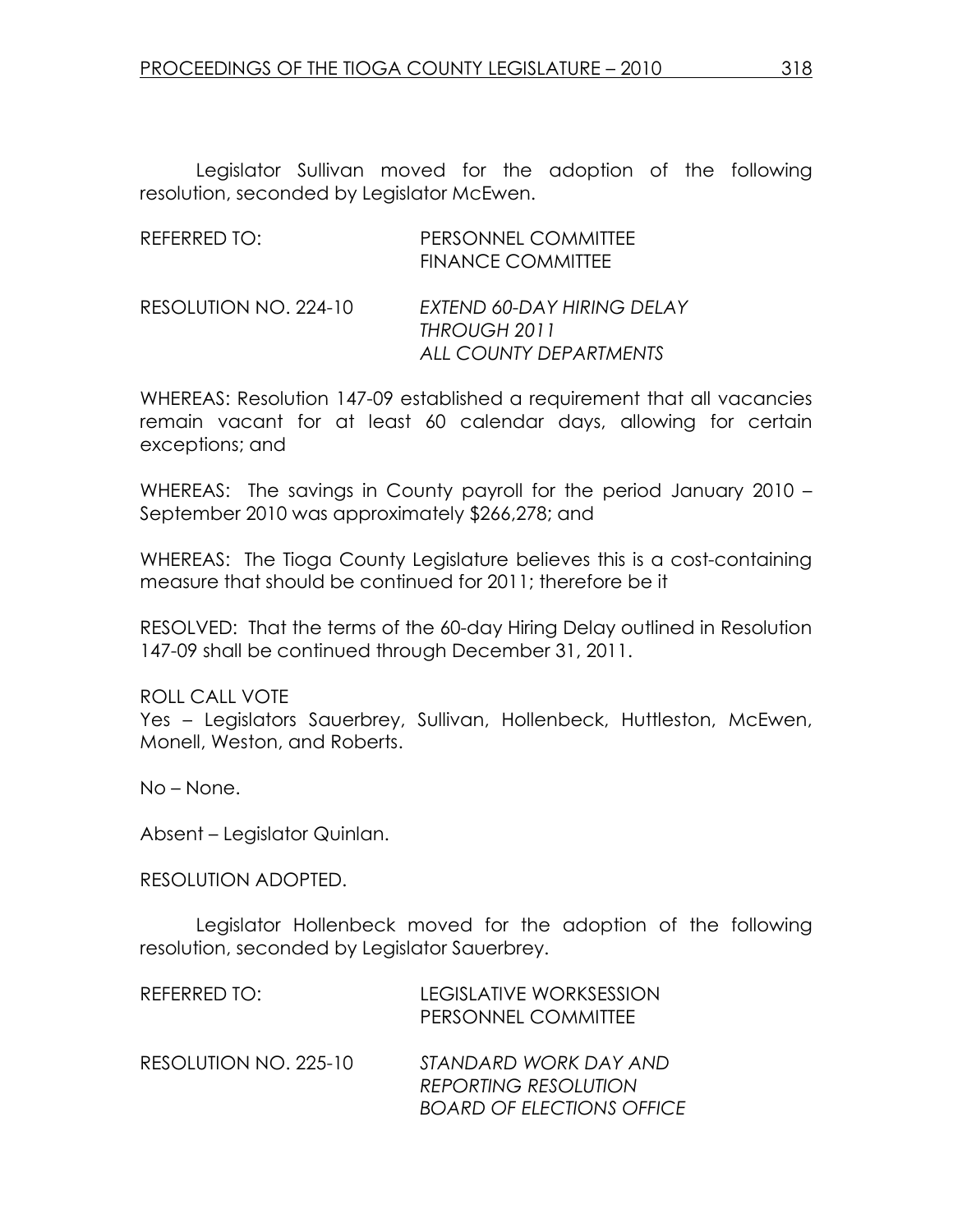WHEREAS: The New York State Retirement System created new reporting regulations in 2009 that require establishment of terms and work hours for elected and appointed officials and a resolution stating such at the onset of each term; therefore be it

RESOLVED: That the County of Tioga hereby establishes the following as standard work days for elected and appointed officials, and will report the following days worked to the New York State and Local Employees' Retirement System based on the record of activities maintained and submitted by the following officials to the Clerk of this body;

| Title<br>Appointed Officials | Name            | Social<br>Security<br>Number<br>(Last<br>4 digits) | Registration<br><b>Number</b> | Standard<br>Work Day<br>(Hrs/day) | Term<br>Begins/Ends | Participates<br>in<br>Employer's<br>Time<br>Keeping<br>System<br>(Y/N) | Days/Month<br>(based on<br>Record of<br>Activities) |
|------------------------------|-----------------|----------------------------------------------------|-------------------------------|-----------------------------------|---------------------|------------------------------------------------------------------------|-----------------------------------------------------|
| Deputy<br><b>Elections</b>   | Vera L.         |                                                    |                               |                                   | $10/13/10$ -        |                                                                        |                                                     |
| Commissioner                 | <b>Richards</b> | 5013                                               | 50235761                      |                                   | 12/31/10            | v                                                                      | N/A                                                 |

### ROLL CALL VOTE

Yes – Legislators Sauerbrey, Sullivan, Hollenbeck, Huttleston, McEwen, Monell, Weston, and Roberts.

No – None.

Absent – Legislator Quinlan.

### RESOLUTION ADOPTED.

Legislator Monell moved for the adoption of the following resolution, seconded by Legislator Hollenbeck.

| REFERRED TO:          | ADMINISTRATIVE SERVICES COMMITTEE<br>PERSONNEL COMMITTEE  |
|-----------------------|-----------------------------------------------------------|
| RESOLUTION NO. 226–10 | APPOINTMENT OF REPUBLICAN<br><b>ELECTION COMMISSIONER</b> |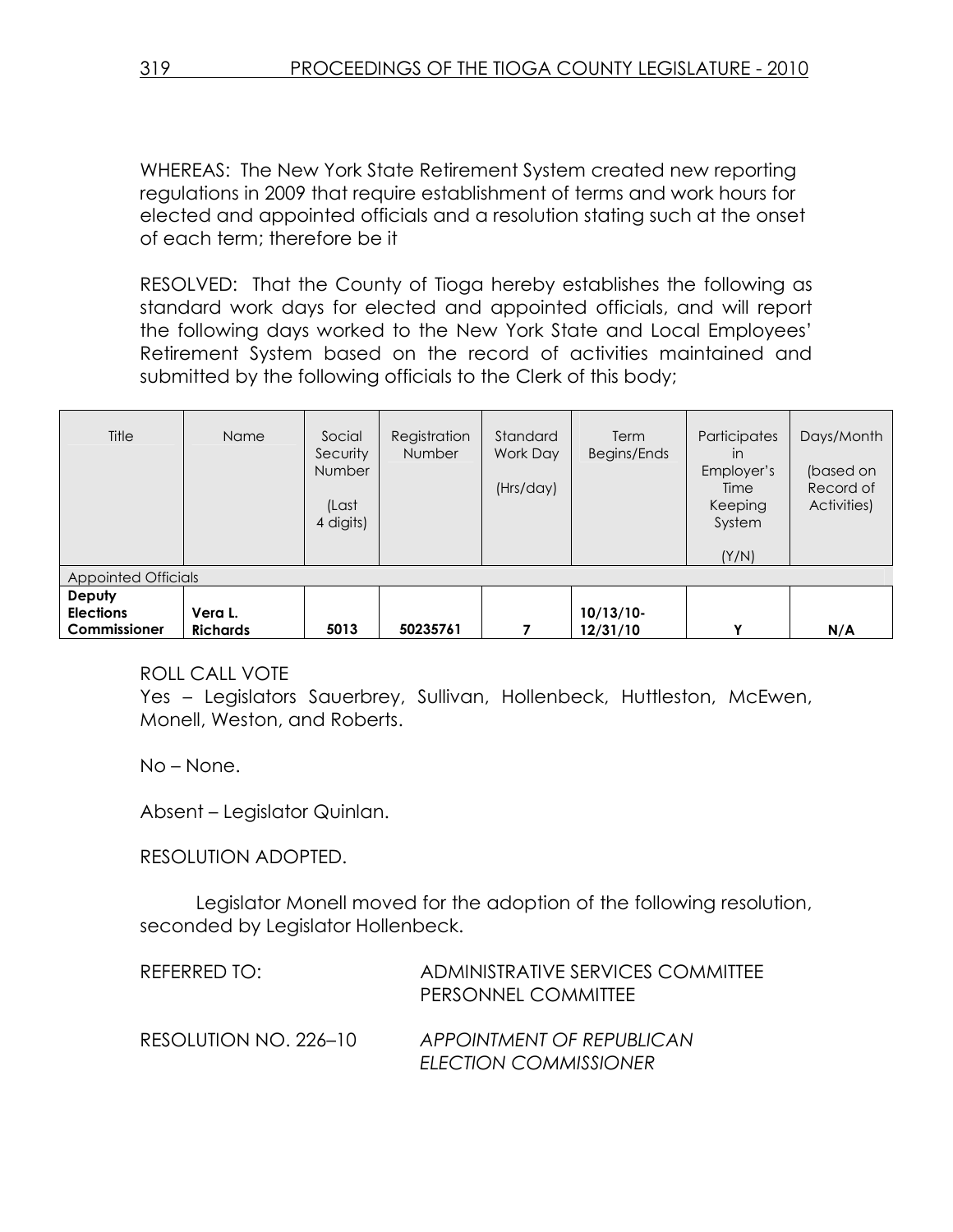WHEREAS: The Chairman of the Republican Party has submitted their recommendation to the Clerk of the Legislature; therefore be it

RESOLVED: That Bernadette M. Toombs be and hereby is appointed Republican Election Commissioner for Tioga County Board of Elections from January 1, 2011 through December 31, 2012; and be it further

RESOLVED: That Ms. Toombs' annual salary for 2011 is established at \$34,680.00, in accordance with Resolution 198-10.

ROLL CALL VOTE

Yes – Legislators Sauerbrey, Sullivan, Hollenbeck, Huttleston, McEwen, Monell, Weston, and Roberts.

No – None.

Absent – Legislator Quinlan.

RESOLUTION ADOPTED.

Legislator Monell moved for the adoption of the following resolution, seconded by Legislator McEwen.

| REFERRED TO:          | ADMINISTRATIVE SERVICES COMMITTEE<br>PERSONNEL COMMITTEE |
|-----------------------|----------------------------------------------------------|
| RESOLUTION NO. 227-10 | APPOINTMENT OF DEMOCRATIC<br>ELECTION COMMISSIONER       |

WHEREAS: The Chairman of the Democratic Party has submitted their recommendation to the Clerk of the Legislature; therefore be it

RESOLVED: That John J. Langan be and hereby is appointed Democratic Election Commissioner for Tioga County Board of Elections from January 1, 2011 through December 31, 2012; and be it further

RESOLVED: That Mr. Langan's annual salary for 2011 is established at \$34,680.00, in accordance with Resolution 198-10.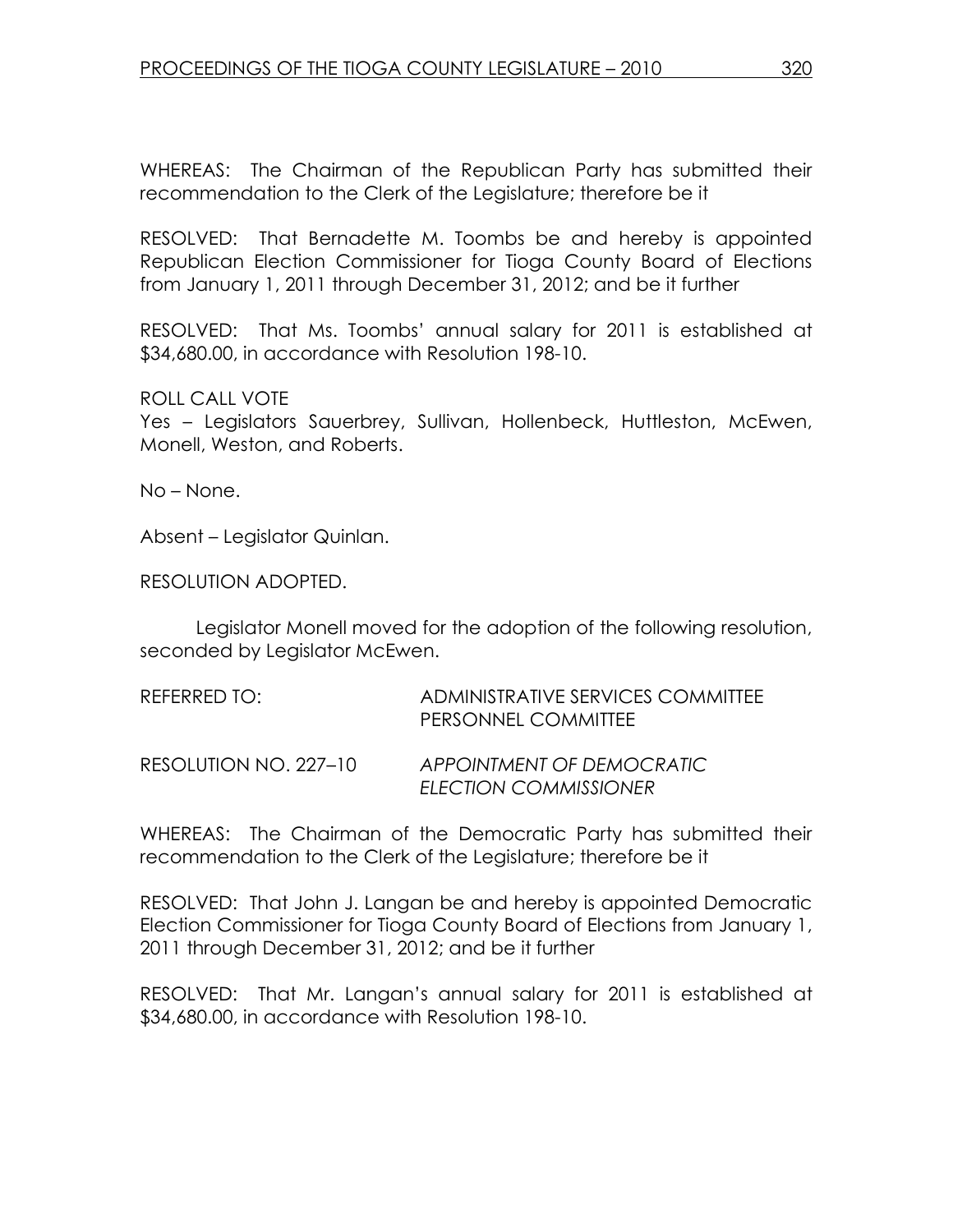Yes - Legislators Sauerbrey, Sullivan, Hollenbeck, Huttleston, McEwen, Monell, Weston, and Roberts.

No – None.

Absent – Legislator Quinlan.

RESOLUTION ADOPTED.

Legislator Monell moved for the adoption of the following resolution, seconded by Legislator Hollenbeck.

| REFERRED TO: | ADMINISTRATIVE SERVICES COMMITTEE |
|--------------|-----------------------------------|
|              | PERSONNEL COMMITTEE               |

### RESOLUTION NO. 228-10 AUTHORIZATION OF TWO VOTING MACHINE TECHINICIAN PART-TIME POSITIONS BOARD OF ELECTIONS

WHEREAS: Legislative approval is required for positions within Tioga County; and

WHEREAS: the Federal Help America Vote Act, HAVA, and enacted changes in the New York State Elections Laws, resulted in the mandated use of new voting machines; and

WHEREAS: The new voting machines require quarterly testing, technical support to program, test, inspect, operate, and repair in accordance with NYS Board of Elections and manufacturer requirements; and

WHEREAS: Resolution 125-09 created two part-time Voting Machine Technician positions (one Democratic and one Republican) at a rate of \$11.00 per hour to work on an as needed basis through December 31, 2009 to provide the technical support required on the new voting machines and for ongoing training and work thereafter on an as-needed basis; and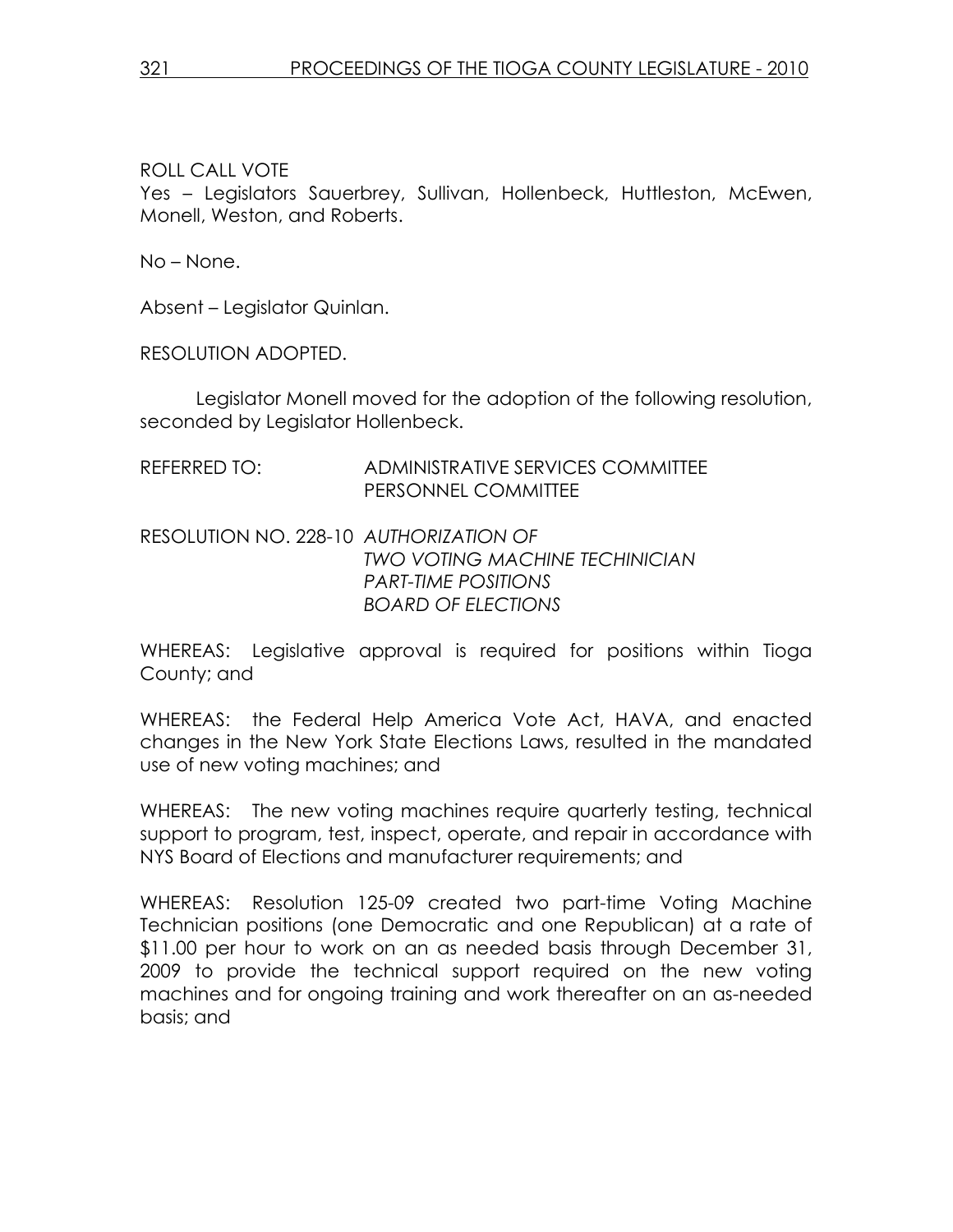WHEREAS: Resolution 308-09 authorized the extension through December 31, 2010 of the two part-time Voting Machine Technician positions with a review of the continued need and said use of such positions; and

WHEREAS: The Voting Machine Technician positions are mandated according to Election Law §3-300 and §3-302 which allows "every Board of Elections to fix their number, prescribe their duties, and establish their salaries within the amounts appropriated therefore by the local legislative body and shall secure in the appointment of the board of election equal representation of the major political parties"; and

WHEREAS: The Voting Machine Technicians worked over 300 hours each in 2009, the year the positions were created and have worked over 350 hours in 2010 through mid October, and will work as necessitated through the remainder of the General Election, the audit of the machines, and the end of the year mandated testing; therefore be it

RESOLVED: That the Board of Election Commissioners be authorized to maintain the two part-time Voting Machine Technician positions to work on an as-needed basis through December 31, 2011 at a rate of \$11.00 per hour, not to exceed the 2011 budgeted amount; and be it further

RESOLVED: That the 2011 authorized part-time headcount for the Board of Elections be continued at 2.

ROLL CALL VOTE

Yes – Legislators Sauerbrey, Sullivan, Hollenbeck, Huttleston, McEwen, Monell, and Weston.

No – Legislator Roberts.

Absent – Legislator Quinlan.